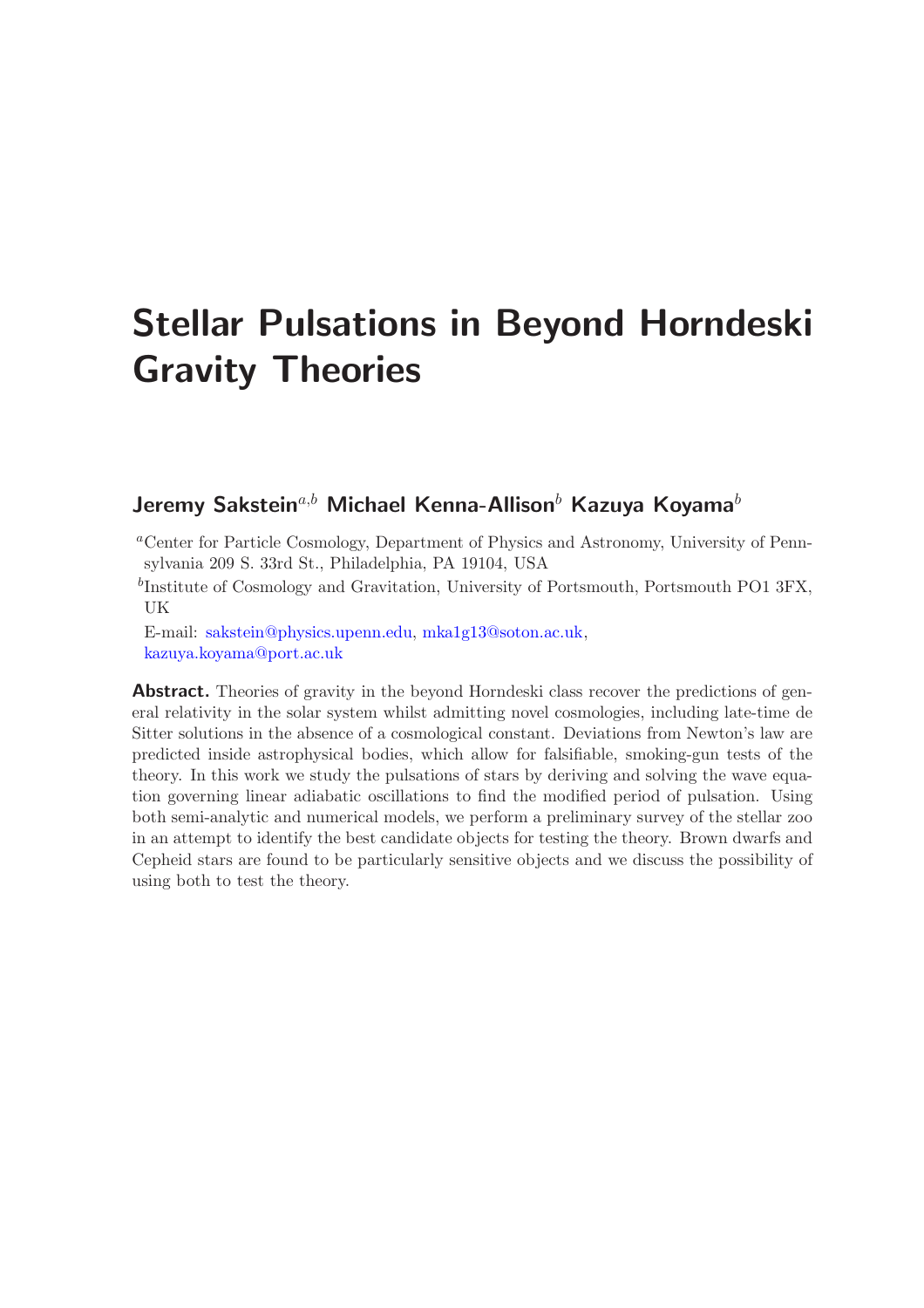#### Contents

|              | 1 Introduction                                                                                 | 1                                              |
|--------------|------------------------------------------------------------------------------------------------|------------------------------------------------|
| $\mathbf{2}$ | Stellar Pulsations in Beyond Horndeski Theories<br>2.1 Boundary Conditions<br>Stability<br>2.2 | $\overline{\mathbf{2}}$<br>3<br>$\overline{4}$ |
|              | 3 Semi-Analytic Stellar Models<br>3.1 Polytropic Stars                                         | $\overline{\mathbf{4}}$<br>$\overline{5}$      |
|              | 4 Numerical Models                                                                             | $\boldsymbol{6}$                               |
|              | 5 Discussion and Conclusions                                                                   |                                                |
|              | A Model                                                                                        | 10                                             |
|              | <b>B</b> Derivation of the Wave Equation                                                       | 11                                             |

### <span id="page-1-0"></span>1 Introduction

Modern dark energy model building can be summarised by two words: modified gravity. Despite the successes of general relativity (GR) in the century following its inception [\[1\]](#page-14-0), the apparent late-time acceleration of the cosmic expansion requires either some form of exotic matter, or, as it is collectively known, dark energy [\[2](#page-14-1)], or is the result of some long-range infra-red modification of gravity  $[3-5]^1$  $[3-5]^1$ . Perhaps the simplest explanation, a small  $(\Lambda \sim$ meV<sup>4</sup> ) cosmological constant, is fraught with technical and theoretical obstructions since such a small value is not technically natural and requires an extreme fine-tuning [\[7](#page-14-4)]. This has led to a proliferation of dark energy/modified gravity models, many of which are scalartensor theories, and has motivated the search for interactions of ever-increasing complexity  $[8-22]$  $[8-22]$ . Typically, the requirement for a *healthy* scalar-tensor theory is that it is free of the Ostrogradski ghost i.e. it propagates precisely three degrees of freedom<sup>[2](#page-1-2)</sup>.

With such a profusion of theories and models, one is inevitably led to the problem of distinguishing between one another observationally. Many of these theories fit into the parameterised post-Newtonian (PPN) framework for testing gravity in the solar system, in which case they are typically ruled out or are cosmologically uninteresting (see [\[25\]](#page-15-1) for example). Others can evade solar system tests altogether, either because they only exhibit novel effects in the strong field regime, as is the case with theories such as spontaneous scalarization [\[26](#page-15-2)[–28](#page-15-3)], or by employing non-linear screening mechanisms such as the chameleon [\[29\]](#page-15-4), symmetron [\[30](#page-15-5)], or Vainshtein mechanisms [\[31](#page-15-6)] (see [\[32\]](#page-15-7) for a brief introduction to these and see [\[33,](#page-15-8) [34](#page-15-9)] for a discussion on linear screening mechanisms).

<span id="page-1-1"></span><sup>&</sup>lt;sup>1</sup>In many cases, the distinction between the two is not so clear [\[6](#page-14-6)], for example, many scalar-tensor theories of gravity give rise to long-range forces on small scales but the cosmic expansion is driven by the dynamics of a rolling scalar field, just as in dark energy models such as quintessence.

<span id="page-1-2"></span><sup>2</sup>Often, one finds that specific models may have other forms of instabilities such as laplacian instabilities [\[23\]](#page-15-10) or phantom behaviour [\[24\]](#page-15-11), in which case such models are discounted.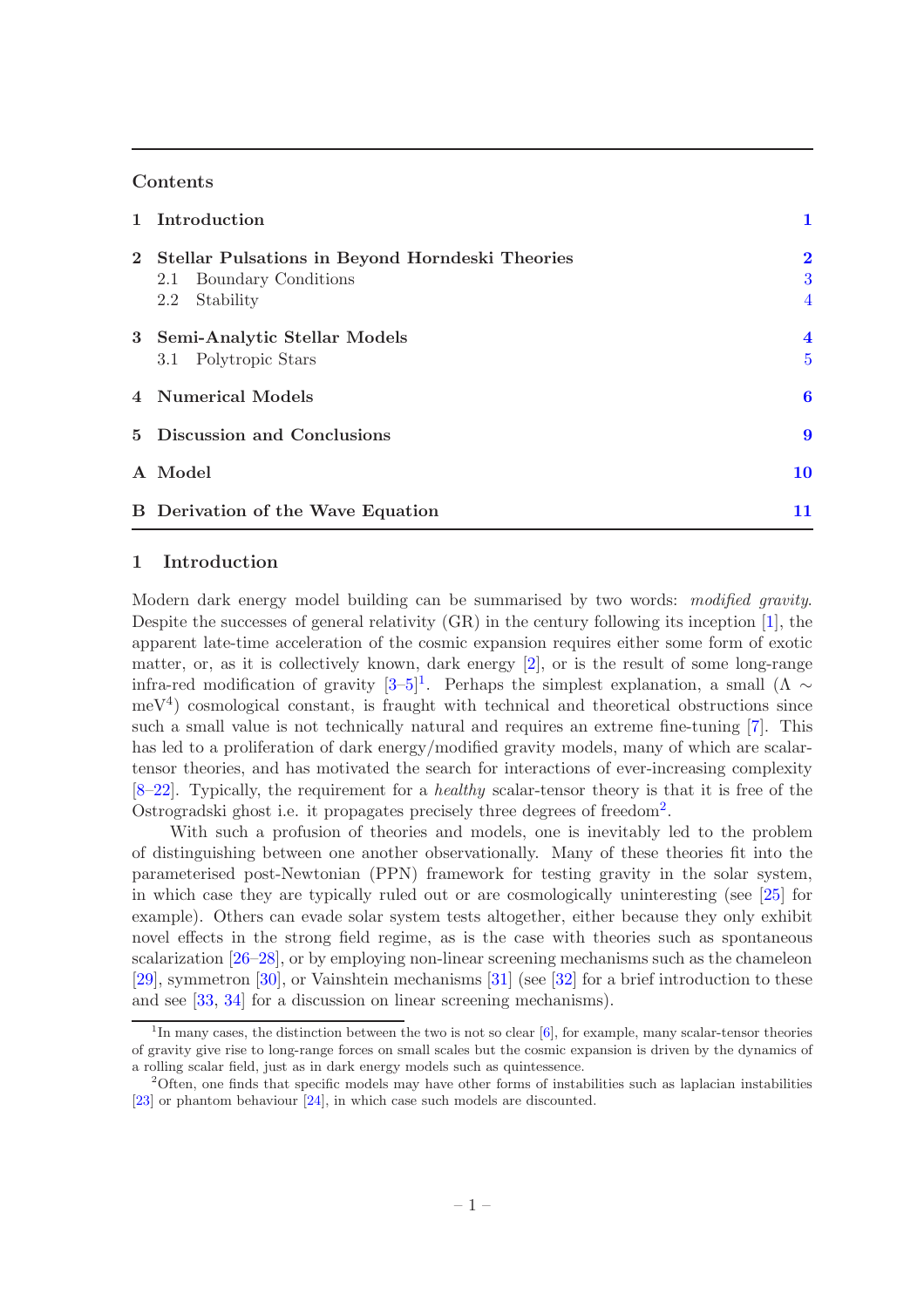Screening mechanisms are particularly interesting for cosmology because they typically admit novel accelerating solutions but their non-linear nature means they do not fall within the PPN framework, indeed, their modifications of the gravitational force in the solar system are highly suppressed compared with the Newtonian force. This has led several authors to propose a multitude of imaginative and innovative probes, which typically focus on laboratory or astrophysical probes (see [\[35](#page-15-12)] and references therein).

One particularly interesting class of scalar-tensor theories that admit late-time de Sitter solutions without a cosmological constant are those known in the literature as beyond Horndeski [\[12](#page-14-7), [13](#page-14-8)]. These encompass a diverse set of scalar-tensor interactions and an expansive class of models. Modifications of gravity are screened in the solar system using the Vainshtein mechanism but said mechanism is ineffective inside astrophysical bodies of finite extent, resulting in modifications of Newton's law of the form [\[36,](#page-15-13) [37](#page-15-14)]

<span id="page-2-2"></span>
$$
\frac{\mathrm{d}\Phi}{\mathrm{d}r} = \frac{G_{\mathrm{N}}M}{r^2} + \frac{\Upsilon G_{\mathrm{N}}}{4} \frac{\mathrm{d}^2 M(r)}{\mathrm{d}r^2} \tag{1.1}
$$

for spherically-symmetric objects. The dimensionless parameter  $\Upsilon$  characterises deviations from GR and current constraints restrict its value to lie in the range  $-0.44 \leq \Upsilon \leq 0.027$  [\[37–](#page-15-14) [41\]](#page-15-15). It is related to the effective theory of linear cosmological perturbations in these theories [\[38,](#page-15-16) [42](#page-15-17), [43\]](#page-15-18). Small-scale constraints on  $\Upsilon$  therefore restrict the cosmology of beyond Horndeski theories on linear scales. This has motivated several authors to investigate astrophysical bodies, with several studies focusing on stars [\[37](#page-15-14)[–40,](#page-15-19) [42,](#page-15-17) [44,](#page-15-20) [45](#page-15-21)]. Hitherto, these studies have all concentrated on the equilibrium structure, but the oscillations about said equilibrium i.e. stellar pulsations have previously proved to be a powerful tool in the screening mechanism hunter's arsenal [\[34,](#page-15-9) [46](#page-16-0), [47](#page-16-1)]. These are the subject of this work.

The main body of this paper is devoted to stellar pulsations in beyond Horndeski theories, but we present the specific model and derive our important results in Appendix [A](#page-10-0) and [B](#page-11-0) respectively. This is done partly for the benefit of the unfamiliar reader and partly due to the length and technical nature of the derivations. In section [2](#page-2-0) we present the equation governing linear adiabatic oscillations of stars in beyond Horndeski theories and discuss its properties. We identify a new potential instability whereby there are growing modes when  $\Upsilon \gtrsim 49/6$ but it is unlikely that this is exhibited in physically sensible stellar models since values of  $\Upsilon$ this large are ruled out observationally. Next, we perform a thorough investigation into the pulsation frequencies of the stellar zoo in an attempt to identify the best objects for testing these theories. We numerically solve the wave equation for both semi-analytic (section [3\)](#page-4-1) and numerical models (section [4\)](#page-6-0) and report the fundamental frequencies, as well as the first and second harmonics. We identify Cepheid stars as particularly promising candidate objects and discuss the prospects for using pulsating stars to constrain  $\Upsilon$  in section [5.](#page-9-0)

#### <span id="page-2-0"></span>2 Stellar Pulsations in Beyond Horndeski Theories

The equilibrium structure of stars is governed by the hydrostatic equilibrium equation

<span id="page-2-1"></span>
$$
\frac{\mathrm{d}P}{\mathrm{d}r} = -\rho \frac{\mathrm{d}\Phi}{\mathrm{d}r} = -\frac{G_{\rm N}M\rho}{r^2} - \frac{\Upsilon G_{\rm N}\rho}{4} \frac{\mathrm{d}^2M}{\mathrm{d}r^2},\tag{2.1}
$$

where the last term represents the beyond Horndeski modification to the GR equation. To move beyond equilibrium we introduce the Lagrangian displacement perturbation

$$
\vec{\delta r} = \delta r \vec{\hat{r}},\tag{2.2}
$$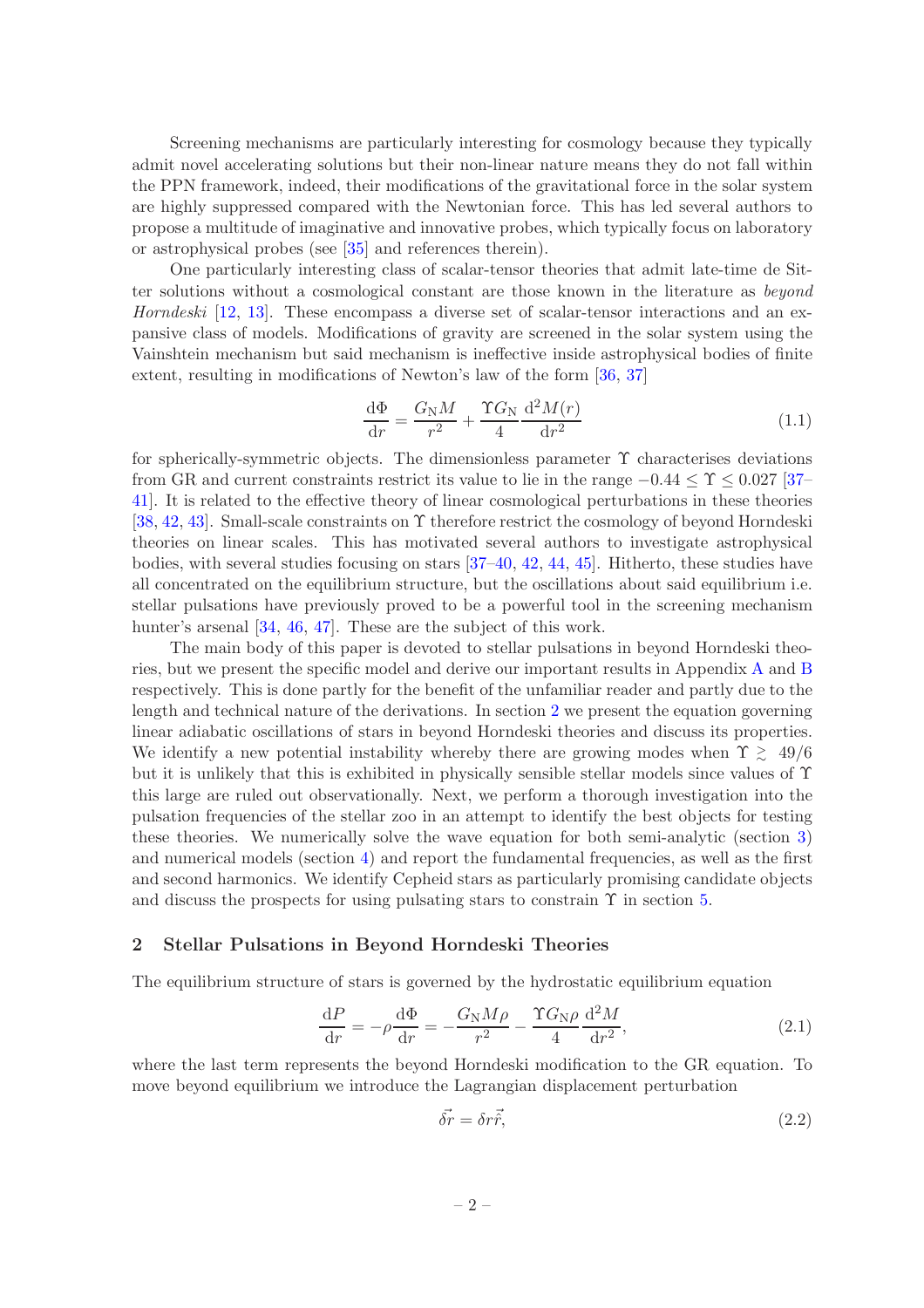where we have specialised to the case of perturbations along the radial direction only<sup>[3](#page-3-1)</sup>. The time-dependence of this perturbation is governed by the momentum equation

<span id="page-3-2"></span>
$$
\frac{\partial^2 \delta r}{\partial^2 t^2} = -\frac{1}{\rho} \frac{\partial P}{\partial r} - \frac{\mathrm{d}\Phi}{\mathrm{d}r}.
$$
\n(2.3)

The only gravitational contribution to the motion is from the Newtonian potential  $\Phi$ , which we derive in Appendix [B.](#page-11-0) Treating  $\delta r$  as a small perturbation and linearising the pressure and the gravitational potential, the resultant equations can be combined (see Appendix  $B$ ) to find a single wave equation for the dimensionless displacement  $\zeta(r) = \delta r/r = \xi(r) \exp(i\omega t)$ :

<span id="page-3-3"></span>
$$
\frac{\mathrm{d}}{\mathrm{d}r} \left[ r^4 \left( \Gamma_{1,0} P_0 + \Upsilon \pi G_N r^2 \rho_0^2 \right) \frac{\mathrm{d}\xi}{\mathrm{d}r} \right] + r^3 \xi \frac{\mathrm{d}}{\mathrm{d}r} \left[ \left( 3 \Gamma_{1,0} - 4 \right) P_0 \right] + r^4 \rho_0 \omega^2 W(r,\Upsilon) \xi, \tag{2.4}
$$

where

<span id="page-3-5"></span>
$$
\Gamma_{1,0} = \left(\frac{\partial \ln P}{\partial \ln \rho}\right)_{\text{adiabatic}},
$$
\n
$$
W(r,\Upsilon) = 1 + \frac{\Upsilon \pi G_N r \rho_0^2 (P_0' + \Upsilon \pi G_N r \rho_0 [2\rho_0 + r \rho_0'])}{2(P_0' + \pi G_N r \rho_0 [\Upsilon r \rho_0' + (2\Upsilon - 1)\rho_0])^2}
$$
\n
$$
= 1 - \frac{\Upsilon \pi r^3 \rho_0 M}{2 (M + \pi r^3 \rho_0)^2},
$$
\n(2.6)

and the second equality is found by applying the equilibrium equation [\(2.3\)](#page-3-2). Throughout this work we use subscript zeros to refer to equilibrium quantities i.e. those that are determined by solving the hydrostatic equilibrium equation. In GR, equation [\(2.4\)](#page-3-3) is known as the Linear Adiabatic Wave Equation and we refer to it as such here. It is a Sturm-Liouville eigenvalue equation for the pulsation frequency  $\omega = 2\pi/T$  with weight function  $W(r, \Upsilon)$ and reduces to the GR equation when  $\Upsilon = 0$ . Given an equilibrium stellar configuration  ${P_0(r), \rho_0(r), \Gamma_{1,0}(r)}$ , the eigenvalues are determined by finding mode functions that satisfy the appropriate boundary conditions at the centre and radius (which we discuss below). It is interesting to note that the terms in equation [\(2.4\)](#page-3-3) that are modified by beyond Horndeski theories, which, in some sense, are generalisations of galileon theories<sup>[4](#page-3-4)</sup>, are the kinetic terms (including the weight function, which multiplies a terms that arises due to time-derivatives) whereas chameleon theories modify the mass-like terms (proportional to  $\xi$  with no factors of  $\omega$ ) [\[47](#page-16-1)].

Typically, one cannot find analytic solutions of the LAWE except in the most trivial and unphysical cases and so we solve it numerically in the next two sections. One can, however, deduce many important properties pertaining to stellar stability, which we discuss below.

#### <span id="page-3-0"></span>2.1 Boundary Conditions

Spherical symmetry requires that only mode functions where  $\xi(r)$  is non-singular at the centre are physical, which selects solutions with  $d\xi/dr = 0$  at  $r = 0$ . The boundary condition at

<span id="page-3-1"></span><sup>&</sup>lt;sup>3</sup>The inclusion of transverse perturbations leads to the appearance of non-radial modes. Whereas such modes may be interesting for testing gravity because the Sun oscillates in several such modes, we specialise to purely radial modes in this paper. As we will see in Appendix [B,](#page-11-0) the complex nature of beyond Horndeski theories requires us to do a fully relativistic calculation (including cosmological asymptotics) in order to find the non-relativistic limit. The inclusion of non-radial perturbations would likely make this problem intractable.

<span id="page-3-4"></span><sup>&</sup>lt;sup>4</sup>Indeed, the specific model we consider in appendix [A](#page-10-0) are covariantisations of the quartic galileon.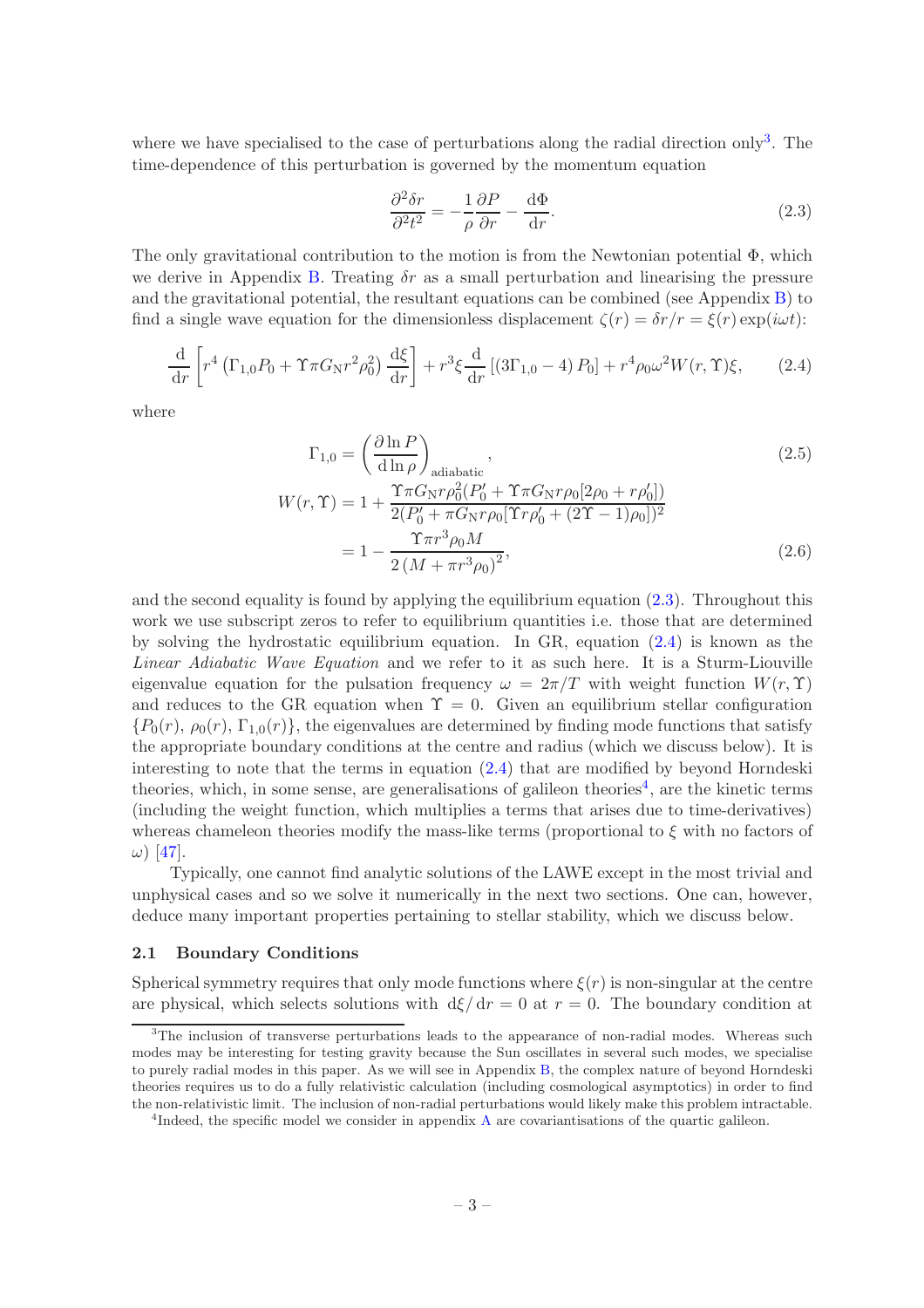the stellar surface is more complicated, and typically requires one to couple the LAWE to atmospheric models, but, for the lowest few modes, a good approximation is that the pressure is zero at the surface. Using the LAWE, this gives the second requisite boundary condition

$$
\left(1 + \frac{\Gamma_{1,0} - 1}{\Gamma_{1,0}}\alpha\right)\frac{d\xi}{dr}\Big|_{R} = \frac{1}{\Gamma_{1,0}R} \left[\frac{\omega^2 R^3}{GM} - (3\Gamma_{1,0} - 4)(1+\alpha)\right] \xi; \quad \alpha = \frac{\pi \Upsilon R^4}{M} \frac{d\rho_0}{dr}, \quad (2.7)
$$

<span id="page-4-0"></span>where  $\rho'_0$  is evaluated at the surface and is not necessarily zero [\[37](#page-15-14)].

#### 2.2 Stability

The LAWE is a Sturm-Liouville eigenvalue problem of the form  $\hat{\mathcal{L}}\xi = \tilde{W}(r, \Upsilon)\omega^2 \xi$  with weight function  $\tilde{W}(r, \Upsilon) = -r^4 \rho_0 W(r, \Upsilon)$ . As such, one can construct the functional

$$
F[\chi] = \frac{\int \mathrm{d}r \,\chi^{\dagger} \hat{\mathcal{L}} \chi}{\int \mathrm{d}r \,\chi^{\dagger} \chi \tilde{W}},\tag{2.8}
$$

which has the property that the smallest eigenvalue  $\omega_0$  satisfies  $\omega_0^2 \leq F[\chi]$  for any choice of test function  $\chi^5$  $\chi^5$ . If  $F[\chi] < 0$  there are growing modes because  $\omega_0^2 < 0$  and therefore the star is unstable. Using the LAWE and setting  $\chi$  to be a constant we find

$$
\omega_0^2 < \frac{\int \, \mathrm{d}r \, 3r^2 P_0 \, (3\Gamma_{1,0} - 4)}{\int \, \mathrm{d}r \, r^4 \rho_0 W(r, \Upsilon)}.\tag{2.9}
$$

Treating  $\Gamma_{1,0}$  as constant, this leads to the well-known result in GR that stars are unstable when  $\Gamma_{1,0} < 4/3$  i.e. at the onset of fully-relativistic motion<sup>[6](#page-4-3)</sup>. Looking at equation [\(2.6\)](#page-3-5), one can see that there is a second potential instability in beyond Horndeski theories because one can have  $W(r, \Upsilon) < 0$  for large enough  $\Upsilon > 0$ . We can estimate the critical value of  $\Upsilon$ for the onset of this instability by taking a star of constant density so that  $\rho_0 = 3M/4\pi R^3$ . In this case, one finds that the instability occurs for  $\Upsilon \geq 49/6$  taking  $r \approx R$ . A precise value cannot be derived analytically because the need to perform the integral means that one must specify the density profile, and, in particular, the critical value of  $\Upsilon$  for the onset of the instability varies between different types of star. Given the simple estimate here, it is unlikely that this instability is realised because such large values of  $\Upsilon$  are already ruled out [\[38\]](#page-15-16), and, even if they were not, values as large as this would make it very difficult to form realistic equilibrium stellar configurations [\[37\]](#page-15-14).

#### <span id="page-4-1"></span>3 Semi-Analytic Stellar Models

In this section we numerically solve the LAWE for polytropic equations of state of the form

$$
P = K \rho^{\frac{n+1}{n}},\tag{3.1}
$$

where n is the polytropic index and K is a constant for stars of the same mass. Whilst not particularly realistic models of more complex stars, they can be used as simple models of homogeneous stars such as low mass main-sequence and dwarf stars. They have the added advantage that non-gravitational effects such as nuclear burning are decoupled from the

<span id="page-4-2"></span><sup>&</sup>lt;sup>5</sup>Equality holds when one chooses  $\chi = \xi_0$ , the eigenfunction corresponding to  $\omega_0$  i.e.  $\hat{\mathcal{L}} \xi_0 = \omega_0^2 \tilde{r}(r) \xi_0$ .

<span id="page-4-3"></span><sup>&</sup>lt;sup>6</sup>There is a GR correction to this Newtonian result that is negligible for non-relativistic objects such as those we study here [\[48\]](#page-16-2).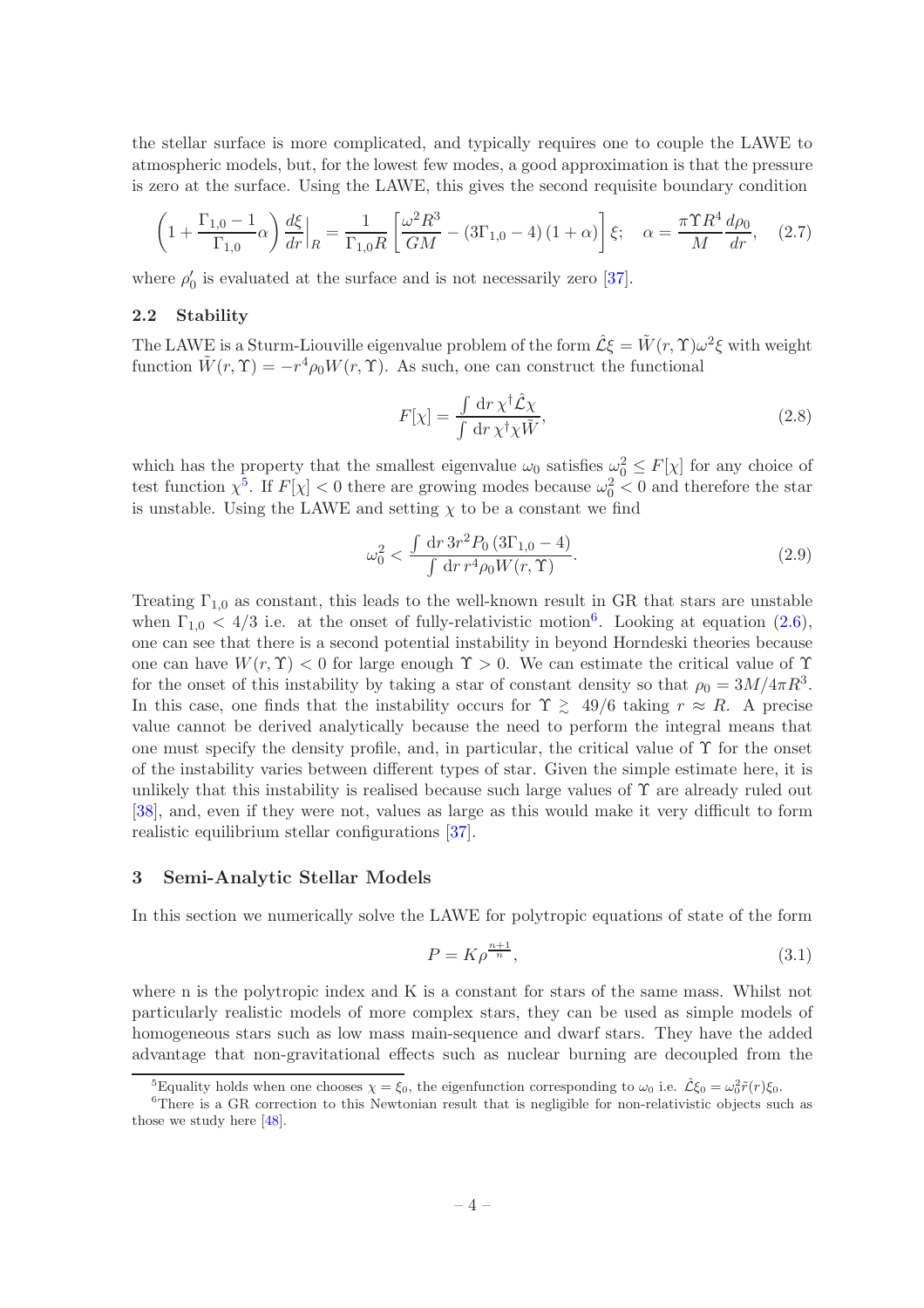hydrostatic equilibrium equation, allowing one to study the new effects of modified gravity in isolation. For this reason, their use has been particularly fruitful in previous modified gravity studies [\[37](#page-15-14)[–39](#page-15-22), [44,](#page-15-20) [47\]](#page-16-1). We first review the pertinent features of polytropes in beyond Horndeski theories (more detail and precise derivations can be found in [\[37](#page-15-14)]) before solving the LAWE for several physically motivated models.

#### <span id="page-5-0"></span>3.1 Polytropic Stars

In GR, polytropic equations of state lead to a homology symmetry of the stellar structure equations [\[49](#page-16-3)] and so one can formulate the equations in a completely dimensionless form using the variables defined via

$$
r_{\rm c}^2 = \frac{(n+1)P_c}{4\pi G_N \rho_c^2}, \quad r = r_{\rm c}y, \quad \rho = \rho_c \theta(y)^n, \quad \text{and} \quad P = P_c \theta(y)^{n+1}, \tag{3.2}
$$

where  $\rho_c$  and  $P_c$  are the central density and pressure respectively. Note that  $P_c = K \rho_c^{\frac{n+1}{n}}$ . Substituting these into the hydrostatic equilibrium equation [\(2.1\)](#page-2-1) and using the continuity equation  $dM/dr = 4\pi r^2 \rho$  one finds the Lane-Emden equation

$$
\frac{1}{y^2} \frac{d}{dy} \left[ \left( 1 + \frac{n \Upsilon \theta^{n-1}}{4} \right) y^2 \frac{d\theta}{dy} + \frac{\Upsilon}{2} \xi^3 \theta^n \right] = -\theta^n, \tag{3.3}
$$

which is solved subject the boundary conditions that  $\theta(0) = 1$  so that  $P(0)_c$  and  $\theta'(0) = 0$ , which is a requirement of spherical symmetry. Defining  $y_c$  as the coordinate where the pressure falls to zero i.e.  $\theta(y_c) = 0$ , the radius of the star is  $R = r_c y_c$  and the mass of the star is given by

$$
M = 4\pi r_{\rm c}^3 \rho_{\rm c} \omega_R \quad \text{where} \quad \omega_R = -\frac{1}{y^2} \left. \frac{\mathrm{d}\theta}{\mathrm{d}y} \right|_{y_{\rm c}}. \tag{3.4}
$$

Written in Lane-Emden variables, the LAWE [\(2.4\)](#page-3-3) is

$$
\left[\Gamma_{1,0}\theta + \frac{(n+1)}{4}\Upsilon x^2 \theta^n\right] \frac{d^2\xi}{dx^2} + \left[\frac{4}{x}\left(\Gamma_{1,0}\theta + \frac{(n+1)}{4}\Upsilon x^2 \theta^n\right) + \Gamma_{1,0}(n+1)\frac{d\theta}{dx}\right] + \frac{(n+1)}{4}\Upsilon\left(2x\theta^n + x^2 2n\theta^{(n-1)}\frac{d\theta}{dx}\right)\right] \frac{d\xi}{dx} + \left[\frac{1}{x}(3\Gamma_{1,0} - 4)(n+1)\frac{d\theta}{dx}\right]\xi = -\tilde{\omega}^2 W(\xi, \Upsilon)\xi,
$$
\n(3.5)

with

<span id="page-5-2"></span>
$$
W(x,\Upsilon) = 1 + \Upsilon \frac{2x\theta'\theta^n}{(x\theta^n - 4\theta')^2}, \quad \text{and} \quad \tilde{\omega}^2 = \frac{(n+1)}{4\pi G\rho_c}\omega^2.
$$
 (3.6)

We have solved this for the polytropic stellar models given in table [1.](#page-6-1) These specific models have been chosen because polytropic models are reasonable approximations and because such objects have previously been shown to be sensitive to beyond Horndeski theories.

When comparing stars in different theories of gravity, one always has the ambiguity in which properties are kept fixed. For example, one could fix the mass, in which case the central density and the radius will vary. In what follows we keep the mass fixed using the formula

<span id="page-5-1"></span>
$$
\frac{M}{R^3} = \frac{4\pi\rho_c\omega_R}{y_c^3}.
$$
\n(3.7)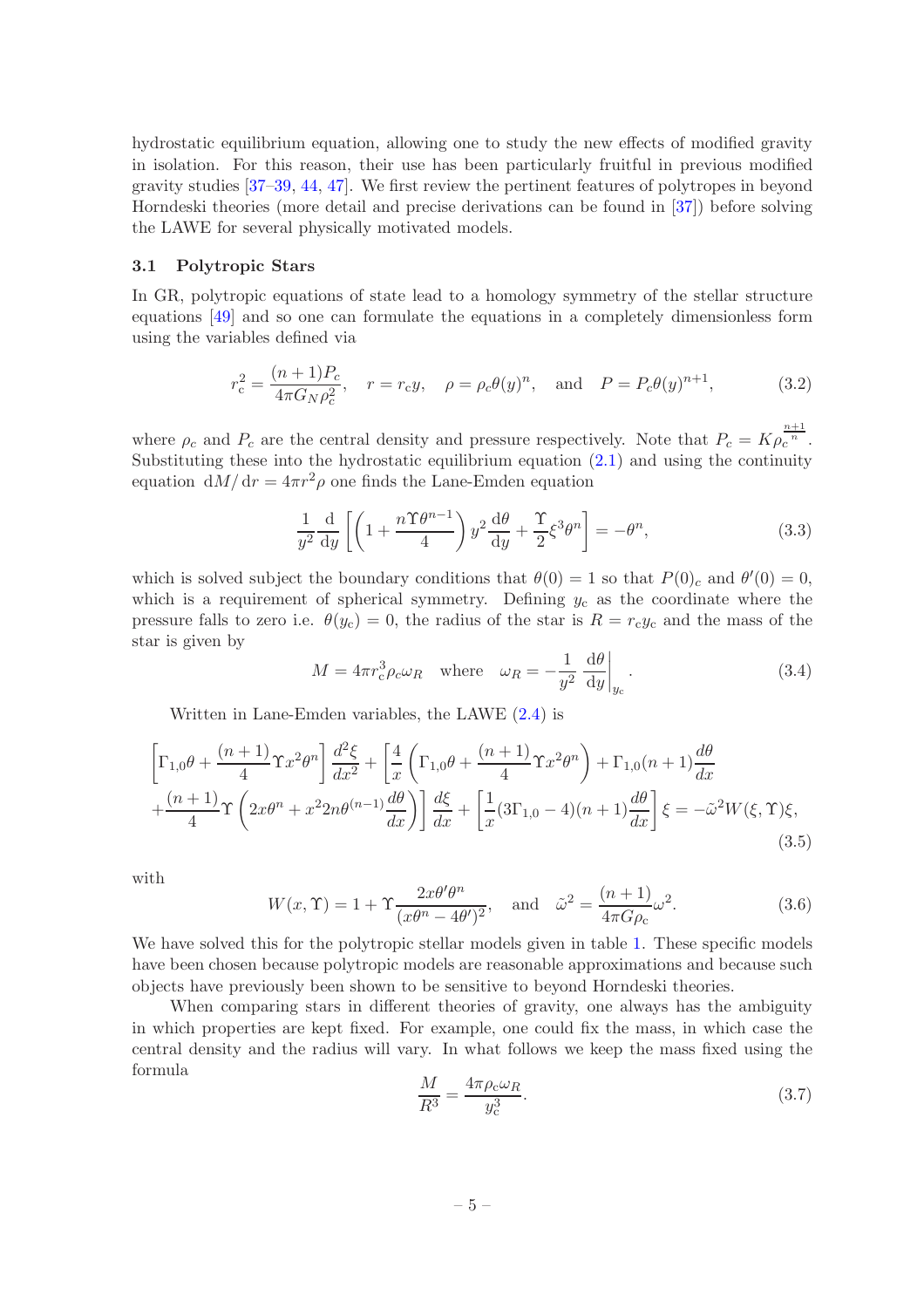| Star          | $\boldsymbol{n}$ |      | Mass $(M_{\odot})$ Radius $(R_{\odot})$ |
|---------------|------------------|------|-----------------------------------------|
| Brown Dwarf   |                  | 0.06 |                                         |
| Red Dwarf     | 1.5              | 0.2  | 0.2                                     |
| Main-Sequence |                  |      |                                         |
| White Dwarf   | 3                | 1.35 | 0.005                                   |

<span id="page-6-1"></span>Table 1. The polytropic stellar models investigated in this section.

Our procedure is the following: we first solve the Lane-Emden equation given a specific value of n for GR, which gives us  $\omega_R$  and  $y_c$ . Next, using the formula [\(3.7\)](#page-5-1) we extract the value of  $\rho_c$  given the stellar masses and radii in table [1.](#page-6-1) We then solve the Lane-Emden equation for various values of  $\Upsilon$  and extract the requisite value of  $\rho_c(\Upsilon)$  such that  $M/R^3$  corresponds to the stars listed in table  $1^7$  $1^7$  $1^7$ .

The period of the fundamental mode and first and second overtones are shown in figure [1.](#page-7-0) One can discern the general trend that the changes due to modified gravity are more pronounced in the lower harmonics. The main-sequence, white dwarf, and red dwarf models show little change due to modified gravity (minutes on the hour or seconds on the minute) but the brown dwarf models exhibit significant changes so that  $\delta T/T \sim 1$  and it may be possible to use these objects as probes. To understand why this is the case, we plot the central density (normalised to the GR value) as a function of  $\Upsilon$  in figure [2](#page-8-0) since the central density affects the oscillation frequency via equation [\(3.6\)](#page-5-2). One can see that the ratio varies by a factor of  $\sim 2$ for all models with the exception of brown dwarfs, where the variation is more dramatic. The other three models have relatively soft equations of state  $P \sim \rho^{4/3}$ ,  $\rho^{5/3}$  whereas the brown dwarf model's equation of state is much stiffer  $(P \sim \rho^2)$ . This suggests that objects such as neutron stars, which typically require stiff equations of state to match observations, may be good probes of this theory, although such an investigation would require a fully relativistic treatment, which is well beyond the scope of this work. Interestingly, stellar evolution models suggested that young deuterium burning brown dwarfs are pulsationally unstable [\[50](#page-16-4)] but a subsequent targeted study detected no such instability [\[51](#page-16-5)]. The data from this study may be useful for testing beyond Horndeski theories, although a more detailed modelling would be required to produce theoretical predictions that are precise enough to compare with data.

#### <span id="page-6-0"></span>4 Numerical Models

In order to go beyond simple stellar models and include the essential microphysics that is missing in Lane-Emden models we require numerical simulations of the equilibrium stellar structure. In a previous paper [\[37](#page-15-14)], the stellar structure code MESA [\[52](#page-16-6)[–54](#page-16-7)] was modified to

<span id="page-6-2"></span><sup>&</sup>lt;sup>7</sup>The keen-eyed reader will have noticed that we have not needed to calculate the constant  $K$  during this calculation. This is due to the homology symmetry mentioned above. This symmetry ensures that any star with mass M and radius R has the ratio  $M/R^3$  fixed by  $\rho_c$  at fixed n and Y. One could use the individual values of M and R to find the value of K but this is unnecessary for pulsations since the physical frequency depends on  $\rho_c$  only (see equation [\(3.6\)](#page-5-2)). Said another way, the period of pulsation depends only on  $\rho_c$  or, equivalently,  $M/R<sup>3</sup>$  at fixed n and not the individual values of M and R. This is in contrast to more realistic stellar models where the value of  $M$  and  $R$  is set by the internal microphysics and results in non-homologous pressure and density profiles.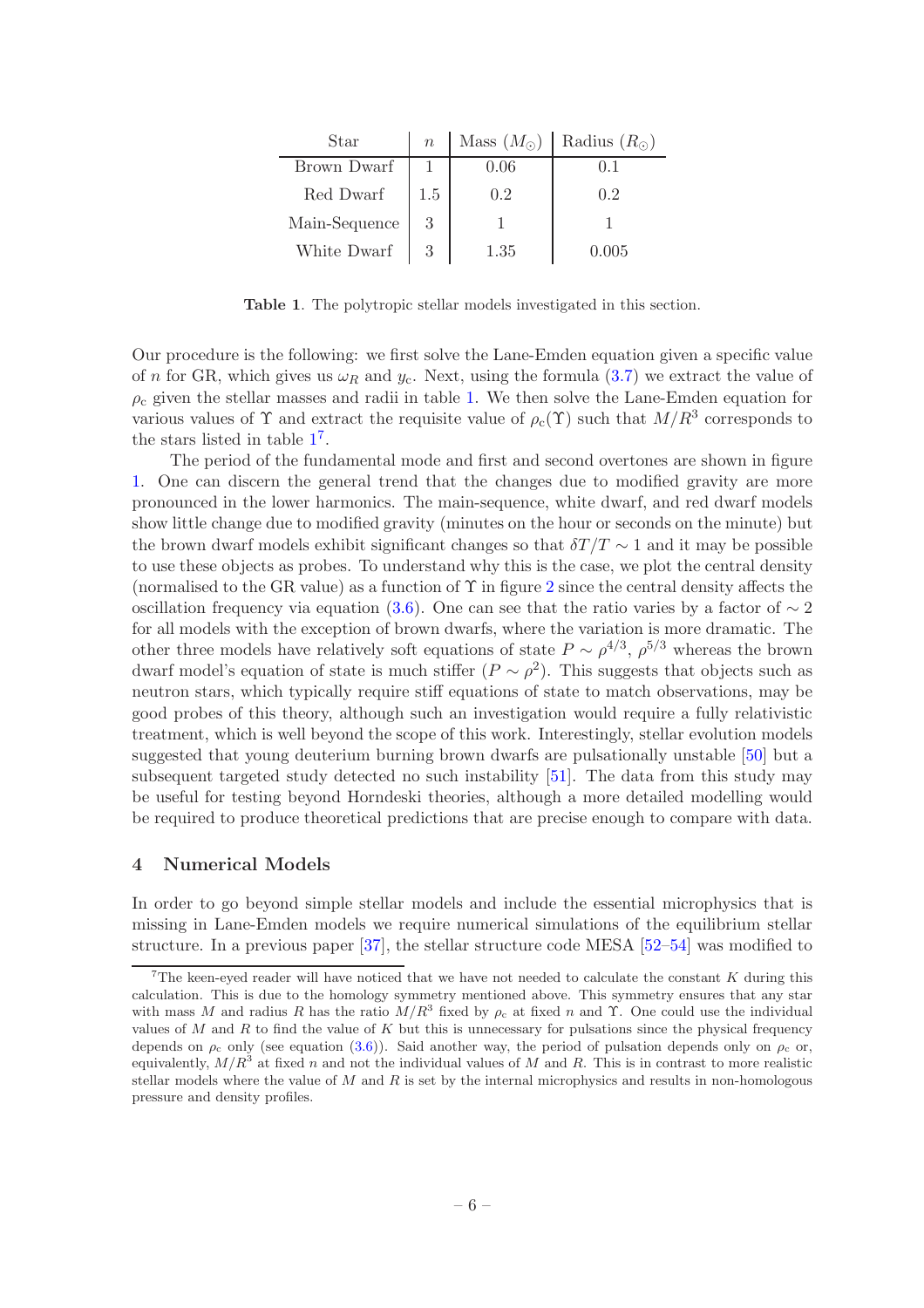

<span id="page-7-0"></span>Figure 1. The period of the fundamental mode and the first and second overtones as a function of Υ for the stellar models given in table [1.](#page-6-1) The units for the period are given in the figures.

include the effects of beyond Horndeski theories. In what follows, we will solve the LAWE [\(2.4\)](#page-3-3) for two realistic stellar models:

- 1. Solar models: We evolve a star of  $1M_{\odot}$  with metallicity  $Z = 0.02$  from the pre-mainsequence until solar age and use the resulting model as input for the LAWE.
- 2. Cepheid models: We evolve a star of mass  $4M_{\odot}$  and metallicity  $Z = 0.004$  from the pre-main-sequence until its blue loop first crosses the blue edge of the instability strip given by  $\log L = 4.2 - 46(\log T_{\text{eff}} - 3.8)$  $\log L = 4.2 - 46(\log T_{\text{eff}} - 3.8)$  $\log L = 4.2 - 46(\log T_{\text{eff}} - 3.8)$  [\[55](#page-16-8)]<sup>8</sup>. This model is used a input for the LAWE.

The first of these models is by no means a realistic model of our Sun but serves as a useful proxy for understanding how the radial modes of Sun-like objects respond to changing the theory of gravity from GR to beyond Horndeski<sup>[9](#page-7-2)</sup>. The second set of models, Cepheid stars, are of particular interest since the low-order radial modes are observable via the periodluminosity relation, and because such objects have previously been incredibly successful at constraining alternative theories of gravity [\[34](#page-15-9), [46](#page-16-0), [47\]](#page-16-1).

<span id="page-7-1"></span><sup>&</sup>lt;sup>8</sup>Note that this has been found assuming GR. Finding the shift due to modified gravity would require non-adiabatic models, which is beyond the scope of this work. Any such shift is expected to be small since the mechanism driving the pulsations is due to non-gravitational physics.

<span id="page-7-2"></span> $9$ Typically, a solar model is found by calibrating the model to match the observed age, luminosity, radius, and sound speed of the Sun by tuning free parameters controlling the microphysics (mixing length etc.), as well as the parameters controlling processes such as overshooting. It would be very difficult to disentangle the effects of modified gravity from that of changing these free parameters and so we do not attempt such a comparison here.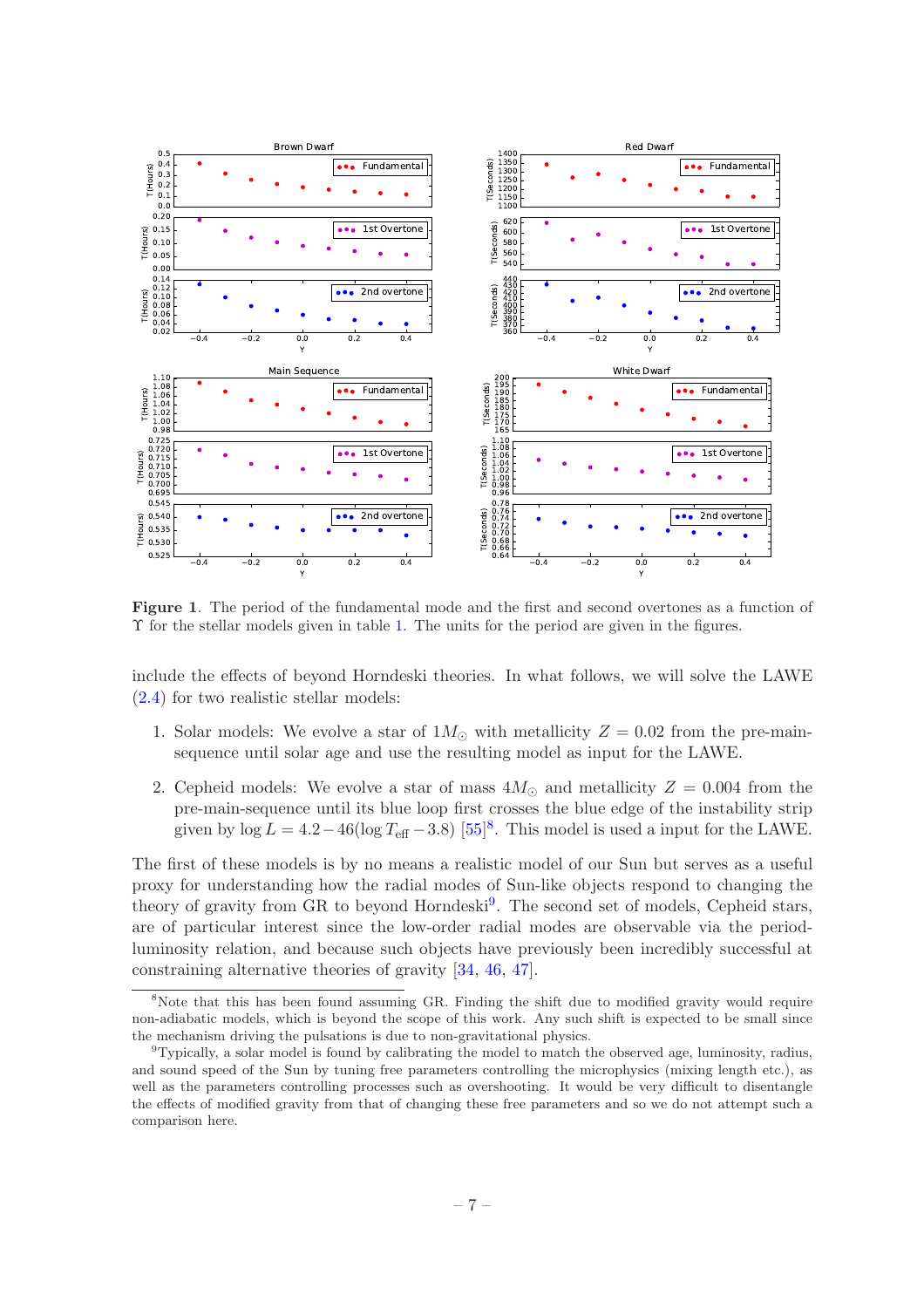

<span id="page-8-0"></span>Figure 2. The ratio of the central density normalised to the GR value as a function of Υ for the stellar models given in table [1.](#page-6-1)

The Hertzprung-Russell (HR) tracks for these models are shown in figure [3](#page-9-1) and the resultant time-periods are shown in figure [4.](#page-9-2) Note that the upturn in the periods of solar models is not unexpected; the weight function  $W(r, \Upsilon)$  is not symmetric about  $\Upsilon = 0$  and so there is no a priori reason why the GR frequency should be a stationary point. In both cases, the changes due to modified gravity are largest for the fundamental mode and decrease with increasing overtone. The changes in the solar model amount to minutes on the hour whereas the changes in the Cepheid model are of order days, making them very sensitive objects. This is partly because the solar HR tracks are only slightly modified by beyond Horndeski theories whereas the Cepheid tracks, and consequentially the intercept with the blue edge of the instability strip, are drastically altered.

Cepheids have previously been used to constrain chameleon models [\[46](#page-16-0)] by comparing the distance to unscreened galaxies measured using the period-luminosity relation with the distance measured using the tip of the red giant branch, which is largely insensitive to modified gravity. A similar test could be performed for beyond Horndeski theories since previous studies have found that the tip of the red giant branch is not sensitive to beyond Horndeski modifications of gravity [\[37\]](#page-15-14). Indeed, such a test would be easier for this class of theories since all galaxies are unscreened. Another possibility is to use systems such as OGLE-LMC-CEP-0227  $[56, 57]$  $[56, 57]$  (see  $[34]$  for a discussion of testing gravity with such a system). This system contains a Cepheid in an eclipsing binary so that one can measure the Cepehid's mass using both the eclipsing binary technique and pulsation models; both mass estimates agree at the  $1\sigma$  level. The orbital dynamics in beyond Horndeski theories are identical to GR whereas the pulsation period is not. Therefore, beyond Horndeski theories predict that the two mass estimates should not agree (or rather, should agree if one uses beyond Horndeski pulsation models) so that the agreement in this system can place new constraints on Υ.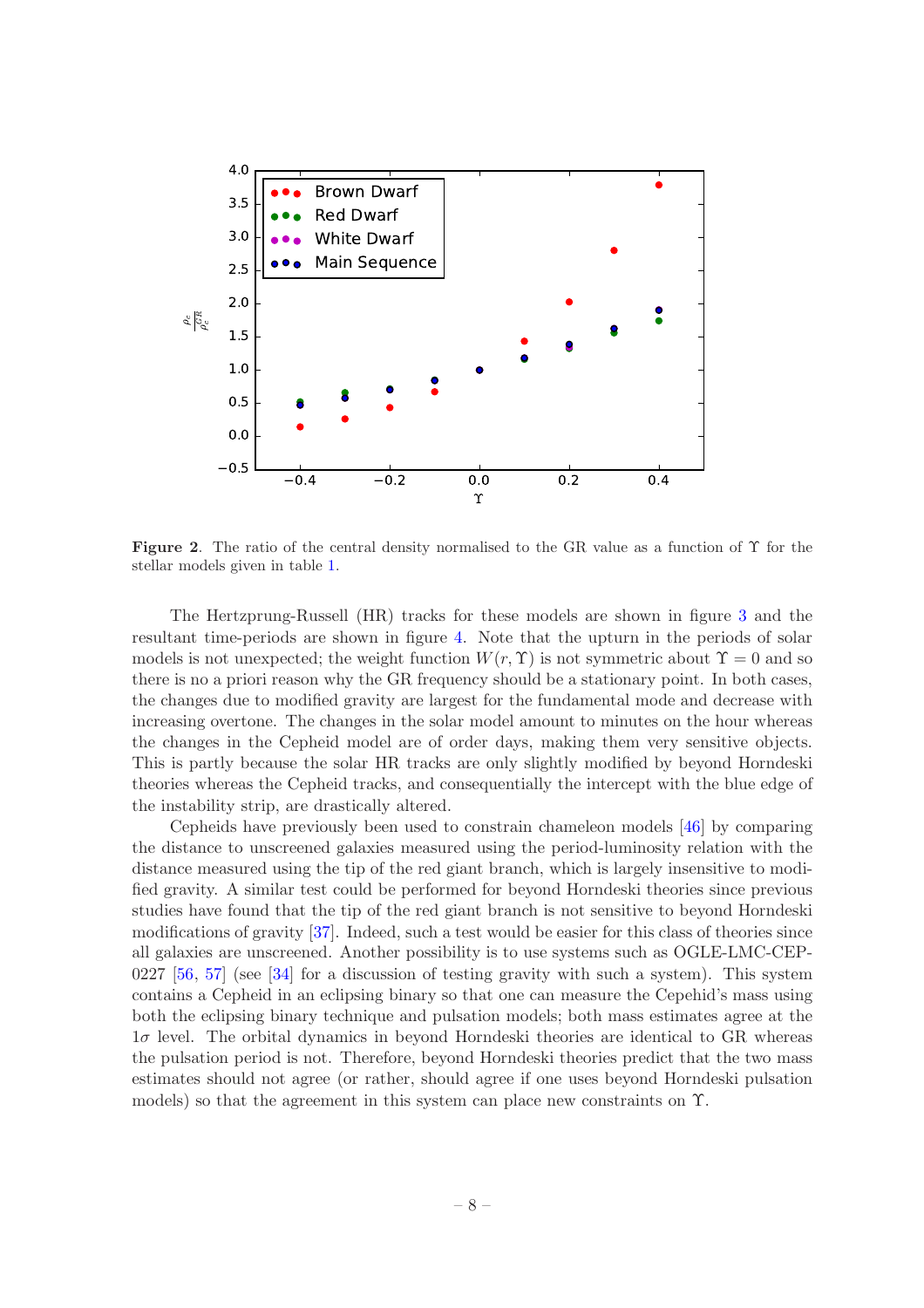

<span id="page-9-1"></span>Figure 3. The HR tracks for the two models investigated in this section. Left Panel: The HR tracks for solar models  $(M = M_{\odot}, Z = 0.02)$ . The values of  $\Upsilon$  are indicated by the legend in the figure and the models we use to solve the LAWE (i.e. those where the age of star is equal to the Sun's age) are shown by the black points. Right Panel: The HR tracks for Cepheid models. Note that only  $\Upsilon = 0.1$ is shown for clarity.



<span id="page-9-2"></span>Figure 4. The period of the fundamental mode and the first and second overtones for solar models (left panel) and Cepheid models (right panel) as a function of Υ. Note that the units are given on the axes.

#### <span id="page-9-0"></span>5 Discussion and Conclusions

In this work we have derived the wave equation governing small time-dependent radial perturbations of stars in beyond Horndeski theories of gravity. The eigenvalues of this equation give the frequency of stellar pulsations and we have calculated these for various semi-analytic (polytropic) and realistic numerical stellar models in a first attempt to survey the stellar zoo and identify the best candidate objects for testing these theories. We have also analytically identified a new potential instability whereby there are growing mode solutions of the LAWE when  $\Upsilon \gtrsim 49/6$ , although values this large are already ruled out observationally [\[38\]](#page-15-16).

Our analysis has identified two potential candidates which show significant deviations from GR: brown dwarf stars and Cepheids, both of which exhibit large deviations so that  $\delta T/T \sim \mathcal{O}(1)$ . We have discussed how each in turn may be used as a probe of modified gravity. Brown dwarfs have been surveyed extensively and there is some data pertaining to their variability, although a more detailed theoretical modelling of the interior physics and a thorough investigation of degeneracies with quantities such as the mass are required.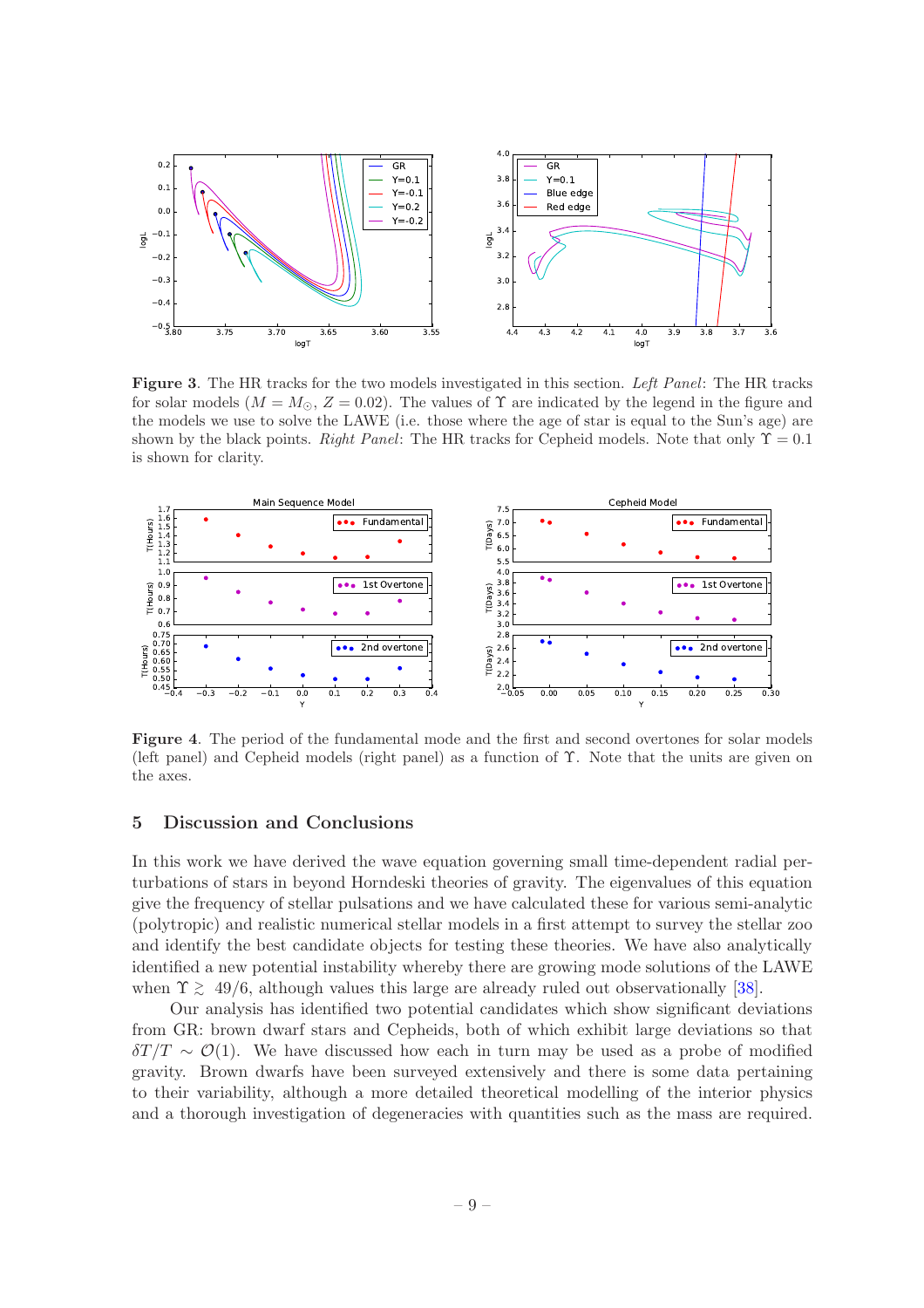Cepheids are a more likely candidate due to the abundance of data and their history as probes of modified gravity. Indeed, we have discussed two possible methods—comparing distance estimates and mass estimates in eclipsing binaries—that could be used to constrain Υ.

It would be interesting to study non-radial modes, although, as we have discussed above, the derivation of the wave equations would be very difficult due to the need to start from a fully relativistic description and account for the cosmological time-variation of the scalar. Whilst not an a priori impossible task, this clearly lies beyond the scope of this work. A simpler extension of this work would be to include non-adiabatic effects, which is tantamount to sourcing the LAWE with a driving term and therefore does not require additional input from gravitational physics. Solving the non-adiabatic problem would allow one to predict the amplitude of the pulsations as well as the location of the instability strip, both of which may serve as additional tests of gravity. Finally, we have noted that objects with stiffer equations of state tend to be more sensitive to modifications of gravity. This suggests that a study of pulsating compact objects such as neutron stars may be fruitful, although degeneracies with the equation of state may make it difficult to place any constraints.

#### Acknowledgements

We are gratelful to Thomas Tram for several enlightening disucssions. KK is supported by the UK Science and Technologies Facilities Council grants ST/N000668/1 and the European Research Council through grant 646702 (CosTesGrav). We are grateful to the SEPnet summer placement scheme for its support in organising the placement in which MK-A has participated, and to the University of Portsmouth for hosting MK-A during the time this work was carried out.

#### <span id="page-10-0"></span>A Model

The specific model we study in this work is the model studied by [\[40\]](#page-15-19), which is a covarianti-sation of the quartic galileon<sup>[10](#page-10-1)</sup>

<span id="page-10-4"></span>
$$
S = \int d^4x \sqrt{-g} \left[ M_{\rm pl}^2 \left( \frac{R}{2} - \Lambda \right) - k_2 X + f_4 \mathcal{L}_{4, bH} \right], \qquad (A.1)
$$

with

$$
\mathcal{L}_{4,\text{bH}} = -X \left[ (\Box \phi)^2 - (\phi_{\mu\nu})^2 \right] + 2\phi^{\mu}\phi^{\nu} \left[ \phi_{\mu\nu} \Box \phi - \phi_{\mu\sigma} \phi^{\sigma}_{\nu} \right], \tag{A.2}
$$

with  $X = \phi_{\mu} \phi^{\mu}$  and where  $\Lambda$  is a cosmological constant<sup>[11](#page-10-2)</sup>. This is the simplest subset of beyond Horndeski theories that admits Vainshtein breaking inside astrophysical bodies<sup>[12](#page-10-3)</sup>.

<span id="page-10-1"></span><sup>&</sup>lt;sup>10</sup>Note that we work with the  $(-, +, +, +)$  signature for the metric so that  $k_2 < 0$  corresponds to a healthy ghost-free (correct sign) canonical kinetic term. We will see shortly (equation [\(A.4\)](#page-11-1)) that our model statisfies this condition.

<span id="page-10-2"></span> $11$ This is required in order to give Vainshtein breaking  $[40]$ .

<span id="page-10-3"></span><sup>&</sup>lt;sup>12</sup>There are more complicated models where cosmological constant is not strictly necessary because there are other, more general models that give Vainshtein breaking without it [\[41](#page-15-15)]. These models have more complicated kinetic terms so that  $k_2$  is now a function of X but give identical equations of motion in the sub-Horizon limit because  $k_2(X) \propto H^2$ . The deviations from GR are still governed by a single parameter  $\Upsilon$ ; the only difference is how it is related to the underlying parameters appearing in the Lagrangian. For this reason, the LAWE we have used in this work applies equally to these theories as well. We have chosen to present only the model [\(A.1\)](#page-10-4) here for the sake of simplicity.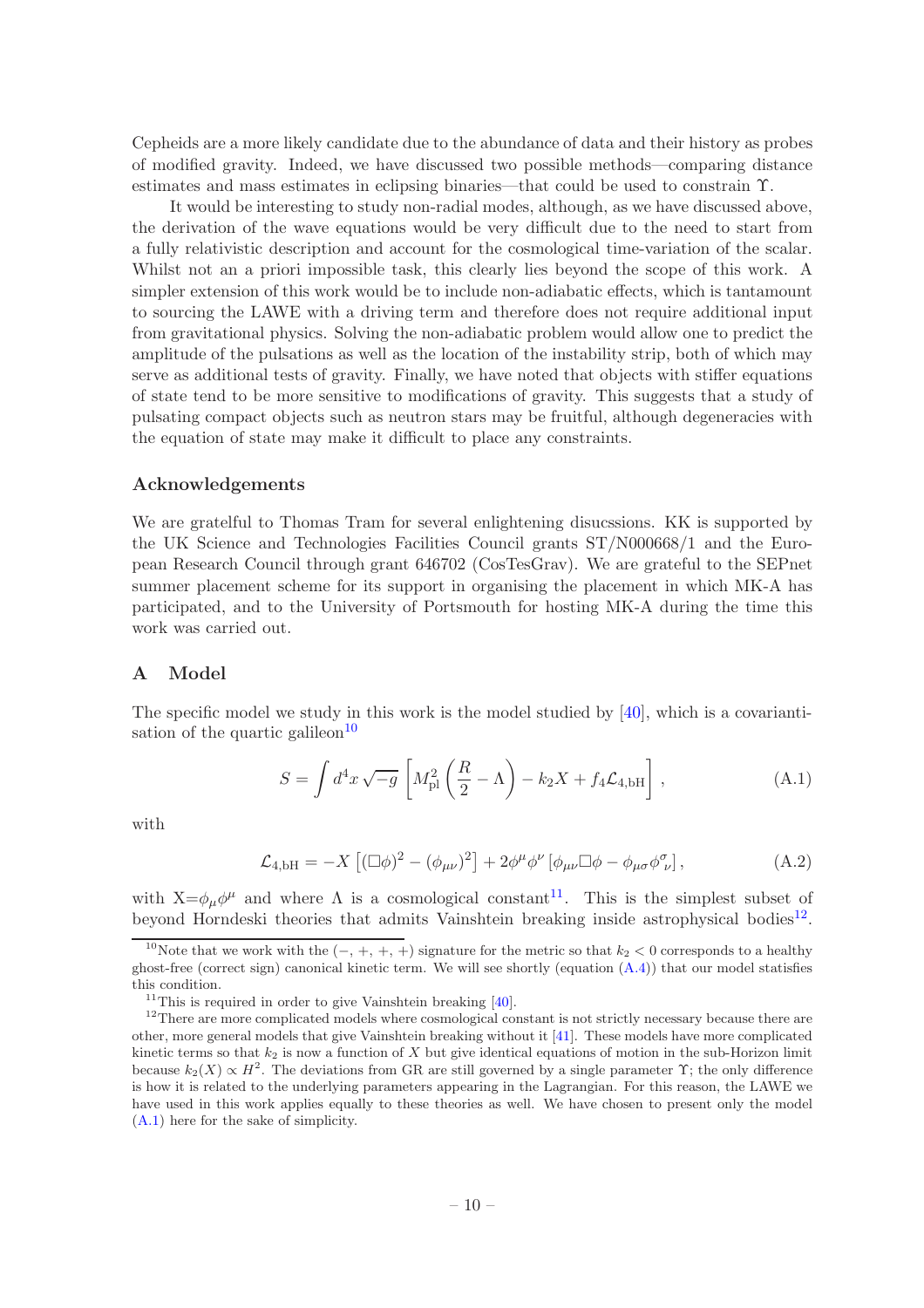Cosmological de-Sitter solutions exist at late-times so that the line-element is

$$
ds^{2} = -d\tau^{2} + e^{2H\tau} (dr'^{2} + r'^{2} d\Omega_{2}^{2})
$$
 (A.3)

in the Freidmann-Robertson-Walker (FRW) slicing. Here,

<span id="page-11-1"></span>
$$
\phi = v_0 \tau
$$
,  $k_2 = -2 \frac{M_{\text{pl}}^2 H^2}{v_0^2} \left(1 - \sigma^2\right)$ , and  $f_4 = \frac{M_{\text{pl}}^2}{6v_0^4} \left(1 - \sigma^2\right)$ , (A.4)

where  $\sigma^2 \equiv \Lambda/(3M_{\rm pl}^2 H^2)$ .

## <span id="page-11-0"></span>B Derivation of the Wave Equation

In this appendix we formally derive the linear adiabatic wave equation for the model presented in Appendix [A.](#page-10-0) This is by no means a complete derivation and we will often refer to other works on the equilibrium structure of relativistic stars [\[40\]](#page-15-19) in these theories and use wellestablished results of perturbation theory applied to astrophysical fluids [\[58](#page-16-11), [59](#page-16-12)] without proof.

In order to derive the wave equation we need to calculate the Newtonian potential  $\Phi$ , defined in the Newtonian gauge via

$$
ds^{2} = -(1+2\Phi) dt^{2} + (1+2\Psi)\delta_{ij} dx^{i} dx^{j}
$$
 (B.1)

so that we may close equation [\(2.3\)](#page-3-2). For the purposes of our calculation, it is more convenient to work in Schwarzchild-de Sitter coordinates<sup>[13](#page-11-2)</sup> defined by

$$
ds^{2} = -e^{\nu(r,t)} dt^{2} + e^{\lambda(r,t)} dr^{2} + r^{2} d\Omega_{2}^{2},
$$
\n(B.2)

where we take

$$
\nu(r,t) = \ln(1 - H^2 r^2) + \delta \nu_0(r) + \delta \nu_1(r) e^{i\omega t},
$$
\n(B.3)

$$
\lambda(r) = -\ln\left(1 - H^2 r^2\right) + \delta\lambda_0(r) + \delta\nu_1(r)e^{i\omega t} \quad \text{and} \tag{B.4}
$$

$$
\phi(r,t) = v_0 t + \frac{v_0}{2H} \ln(1 - H^2 r^2) + \varphi_0(r) + \varphi_1(r)e^{i\omega t}.
$$
 (B.5)

Here, subscript zeros refer to the equilibrium structure of the star and subscript ones refer to linear time-dependent perturbations. When these are zero one finds the de Sitter metric in Schwarzchild coordinates (see [\[40](#page-15-19)]) and so one should view this expansion as first taking the de Sitter solution in the Schwarzchild slicing, adding a static spherically symmetric object which sources the quantities with zero subscripts and then making small time-dependent radial perturbations that source the quantities with subscript ones. The equilibrium structure in the sub-Horizon weak-field limit was already found by [\[40](#page-15-19)] who report

$$
\delta \nu_0'(r) = \frac{2G_{\rm N}M(r)}{r^2} + \frac{\Upsilon G_{\rm N}}{2}M''(r), \quad \delta \lambda_0(r) = \frac{2G_{\rm N}M(r)}{r^2} - \frac{5\Upsilon G_{\rm N}}{2}M'(r), \quad \text{and}
$$

<span id="page-11-2"></span> $13$ Note that since we only need the 00-component to close the system of equations the coordinates chosen for the spatial part of the metric are irrelevant and so it does not matter whether we use Schwarzchild or isotropic coordinates. The transformation between the two does not change the definition of  $r$  at Newtonian order.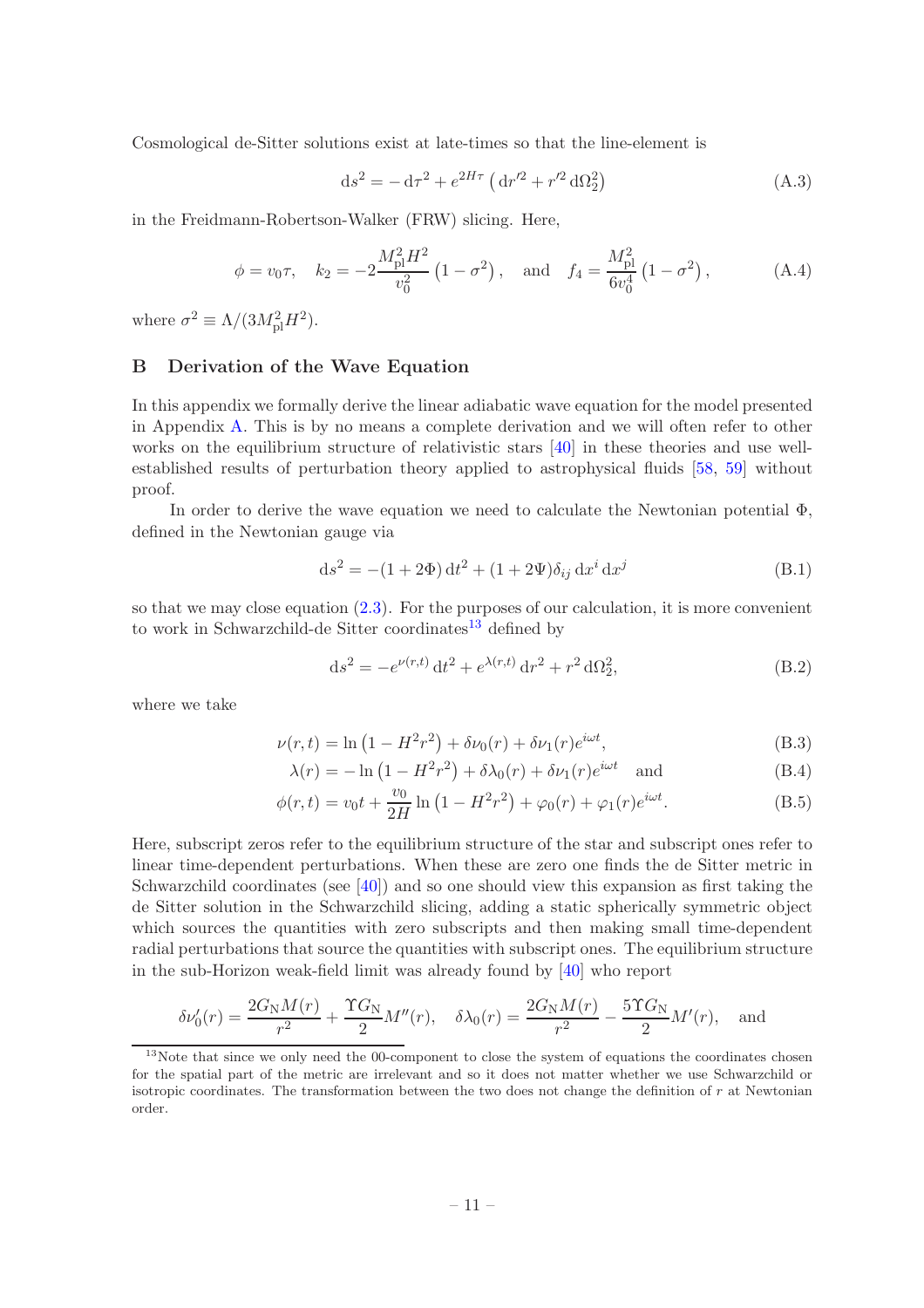$$
\frac{\varphi_0(r)}{v_0} = -\sqrt{\frac{2G_{\rm N}M(r)}{r} + \frac{1}{2}G_{\rm N}M'(r)},
$$
\n(B.6)

where

<span id="page-12-2"></span>
$$
G_{\rm N} = \frac{3}{8\pi (5\sigma^2 - 2)M_{\rm pl}^2} \quad \text{and} \quad \Upsilon = -\frac{1}{3} (1 - \sigma^2) \,. \tag{B.7}
$$

These are quantities that are found by solving the equilibrium stellar structure equations and hence appear as pre-known functions when solving the LAWE.

Next, we want to find the equations governing the time-evolution of the perturbations of these quantities in the weak-field limit, which, as discussed in [\[40\]](#page-15-19), corresponds to scalings of the form  $\delta\nu_0 \sim \delta\lambda_0 \sim GM/R$  and  $\varphi_0 \sim \sqrt{GM/R}$ . We thus take  $\delta\nu_1 \sim \delta\lambda_1 \sim (\delta r/r)GM/R$ and  $\varphi_1 \sim (\delta r/r) \sqrt{GM/R}$  so that these quantities are both 1PN in the PPN counting scheme and small perturbations. Additionally,  $\omega^2 \sim GM/R^3$ . With this in hand, the 00-component of the tensor equation of motion yields the equation

$$
\frac{\delta\lambda_1}{1+5\Upsilon} + \frac{r\delta\lambda_1'}{1+5\Upsilon} + 10\frac{\varphi_0'\varphi_1'}{v_0^2(1+5\Upsilon)} + 10\frac{\Upsilon r\varphi_1'\varphi_0''}{v_0^2(1+5\Upsilon)} + 10\frac{\Upsilon r\varphi_0'\varphi_1''}{v_0^2(1+5\Upsilon)} = 8\pi G_N r^2 \rho_1(r), \quad (B.8)
$$

where we have expanded the Eulerian energy density as  $\rho(r) = \rho_0(r) + \rho_1(r)e^{i\omega t}$ . This equation can be integrated once with the aid of the first-order fluid identity

<span id="page-12-3"></span>
$$
\rho_1 = -\frac{1}{r^2} \frac{\mathrm{d}}{\mathrm{d}r} (r^2 \rho_0 \delta r),\tag{B.9}
$$

which comes from perturbing the continuity equation  $\nabla_{\mu}T^{\mu\nu} = 0$  and is therefore not altered in beyond Horndeski theories, to find

<span id="page-12-0"></span>
$$
\delta\lambda_1 = -8\pi (1+5\Upsilon) G_N r \rho_0 \delta r - 10 \frac{\Upsilon \varphi'_0 \varphi'_1}{v_0^2}.
$$
\n(B.10)

This may be substituted into the rr-component of the tensor equation to find a formula for  $\delta\nu'_{1}(r)$ :

<span id="page-12-1"></span>
$$
\delta\nu'_1(r) = -8\pi (1+5\Upsilon) G_N \delta r - 2i\omega \frac{\Upsilon \varphi'_1}{v_0} - 8 \frac{\Upsilon \varphi'_0 \varphi'_1}{v_0^2 r} + 2 \frac{\Upsilon \varphi''_0 \varphi'_1}{v_0^2} + 2 \frac{\Upsilon \varphi'_0 \varphi''_1}{v_0^2}.
$$
 (B.11)

Note that this depends on  $\varphi_1$  but not  $\delta\lambda_1$ . The presence of terms of the form  $i\omega f(\varphi_0, \varphi_1)$  are interesting because they may signal new instabilities that could drive stellar pulsations but, as we will see shortly, they are highly suppressed. One lesson to be learned from previous analyses is that the scalar equation  $\nabla_{\mu} j^{\mu} = 0$ , where the current  $j^{\mu}$  is given in [\[40](#page-15-19)], must be expanded to  $\mathcal{O}(GM/R)^{3/2}$ . At the level of perturbations, this yields, after a trivial integration and upon substituting  $(B.10)$  and  $(B.11)$ ,

$$
\frac{\varphi_1'}{v_0} = 2\pi i \omega \frac{r^3 \rho_0 \delta r}{4M + rM'} + 6\sqrt{2}\pi \frac{\sqrt{G_N} r^{\frac{3}{2}} \rho_0 \delta r}{\sqrt{4M + rM'}} + \sqrt{2}\pi \frac{\sqrt{G_N} r^{\frac{5}{2}} (\rho_0 \delta r' + \rho_0' \delta r)}{\sqrt{4M + rM'}}.
$$
(B.12)

The term proportional to iw is suppressed because it scales as  $\sqrt{GM/R}(\delta r/r)(r/R)^3$ , which is suppressed relative to the other terms by a factor of  $(r/R)^3$  except in the outer layers of the star. Since these have little to no influence on the oscillation of the star we can safely ignore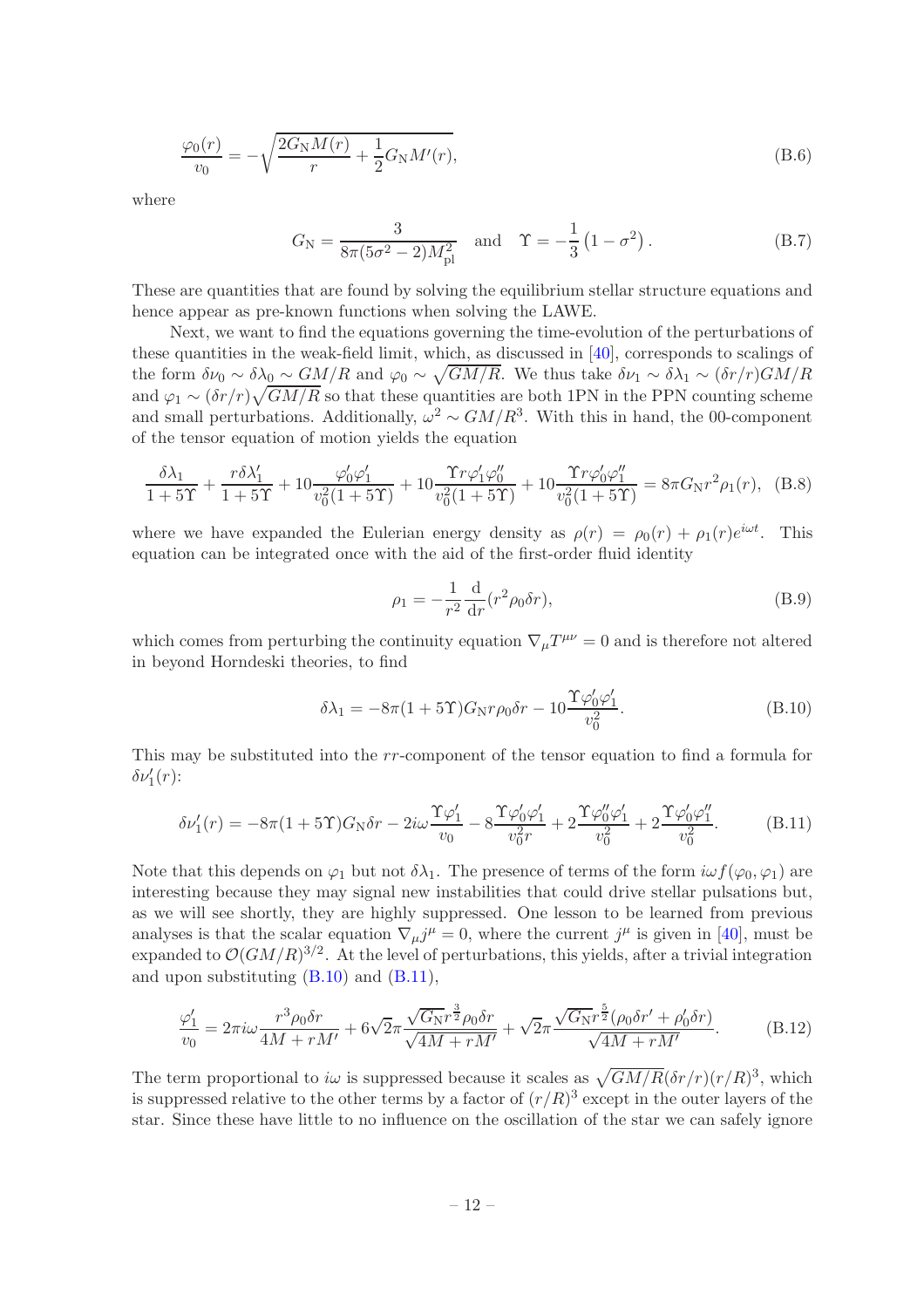this term from here on. In this case, one can substitute the solution for  $\varphi_1$  into equation  $(B.11)$  to find

$$
\delta\nu'_{1} = -\frac{2GM'}{r^2}\delta r + \frac{\Upsilon G_{\rm N}(M'''\delta r - M'\delta r'' - 2M'')}{2} + \frac{4\Upsilon\omega^2 r M M'\delta r}{(4M + rM')^2},\tag{B.13}
$$

where the first term is identical to the GR result.

Using the fact that  $d\Phi/dr = \delta \nu'_1/2$  we can finally close the momentum equation. Perturbing the displacement, the pressure, and the Newtonian potential as

<span id="page-13-1"></span><span id="page-13-0"></span>
$$
\frac{\delta r}{r} = \xi(r)e^{i\omega t},\tag{B.14}
$$

$$
P(r,t) = P_0(r) + P_1(r)e^{i\omega t}, \text{ and} \t\t (B.15)
$$

$$
\Phi'(r,t) = \frac{\delta\nu'_0}{2} + \frac{\delta\nu'_1}{2}e^{i\omega t},\tag{B.16}
$$

where  $P_0$  is the solution of the hydrostatic equilibrium equation and  $\Phi'_0$  is given by equation [\(1.1\)](#page-2-2), the momentum equation becomes

$$
\omega^2 r \rho_0 \xi(r) = \frac{1}{2} \delta \nu_0 \rho_1 + \frac{1}{2} \rho_0 \delta \nu'_1 + P'_1.
$$
 (B.17)

We can eliminate the pressure using a standard result found by perturbing the equation of state and assuming adiabaticity:

<span id="page-13-2"></span>
$$
P_1(r) = \frac{\Gamma_{1,0} P_0}{\rho_0} \left[ \rho_1 + r \rho_0' \xi \right] - r P_0' \xi. \tag{B.18}
$$

Substituting equations  $(2.1)$ ,  $(B.6)$ ,  $(B.9)$ ,  $(B.13)$ ,  $(B.14)$ , and  $(B.18)$  into the momentum equation one finds a wave equation of the form

$$
P(r)\xi'' + Q(r)\xi' + R(x)\xi + \omega^2 S(r)\xi = 0,
$$
\n(B.19)

where

$$
T(r) = 64r^{4}\rho_{0} \left(\Gamma_{1,0}P_{0} + \pi\Upsilon G_{\rm N}r^{2}\rho_{0}^{2}\right) \left(P_{0}^{\prime} + \pi\Upsilon G_{\rm N}r\rho_{0} \left[(2\Upsilon - 1)\rho_{0} + \Upsilon r\rho_{0}^{\prime}\right]\right)^{2}, \qquad (B.20)
$$
  
\n
$$
Q(r) = 64r^{3}\rho_{0} \left(P_{0}^{\prime} + \pi G_{\rm N}r\rho_{0} \left[(2\Upsilon - 1)\rho_{0} + \Upsilon r\rho_{0}^{2}\right]^{2} \left[\Gamma_{1,0} \left(4P_{0} + rP_{0}^{\prime}\right) + r\left(P_{0}\Gamma_{1,0}^{\prime} + 2\pi\Upsilon G_{\rm N}r\rho_{0} \left[3\rho_{0} + r\rho_{0}^{2}\right]\right)\right], \qquad (B.21)
$$

$$
R(r) = 64r^3 \rho_0 \left(3P_0 \Gamma'_{1,0} + (3\Gamma_{1,0} - 4)P'_0\right) \left(P'_0 + \pi G_N r \rho_0 \left[ (2\Upsilon - 1)\rho_0 + \Upsilon r \rho'_0 \right] \right)^2, \quad (B.22)
$$

$$
S(r) = 32r^4 \rho_0^2 \left( 2G_N^2 \pi^2 r^2 \rho_0^4 \left[ 1 + \Upsilon (5\Upsilon - 4) \right] + 2P_0'^2 + \pi^2 \Upsilon G_N^2 r^3 \rho_0^3 \rho_0' (9\Upsilon - 4) + 4\pi \Upsilon G_N r^2 \rho_0 P_0' \rho_0' + \pi G_N r \rho_0^2 \left[ (9\Upsilon - 4) P_0' + 2\pi G_N \Upsilon^2 r^3 \rho_0'^2 \right] \right). \tag{B.23}
$$

This is not of the Sturm-Liouville type but we can multiply by an integrating factor

$$
\frac{1}{T(r)}e^{\int \frac{Q(r)}{T(r)} dr} = r^4 \frac{\Gamma_{1,0} P_0 + \pi \Upsilon G_N r^2 \rho_0^2}{T(r)},
$$
\n(B.24)

which makes the  $\xi''$  and  $\xi'$  terms into an exact differential. Upon doing this, one finds precisely equation [\(2.4\)](#page-3-3).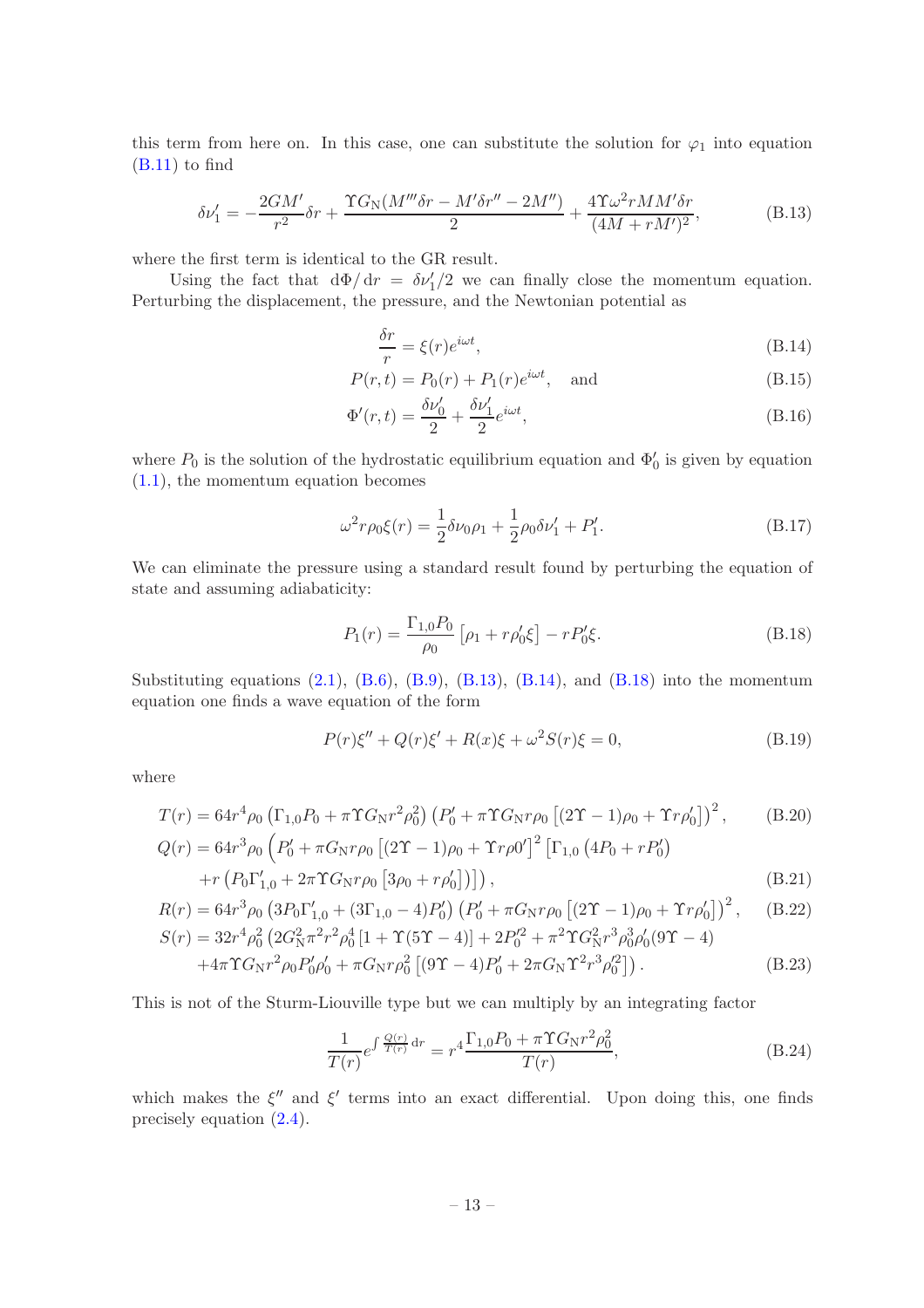#### References

- <span id="page-14-0"></span>[1] C. Will, The confrontation between general relativity and experiment, Pramana 63 [\(2004\) 731–740.](http://dx.doi.org/10.1007/BF02705195)
- <span id="page-14-1"></span>[2] E. J. Copeland, M. Sami and S. Tsujikawa, Dynamics of dark energy, Int.J.Mod.Phys. D15 [\(2006\) 1753–1936,](http://dx.doi.org/10.1142/S021827180600942X) [[hep-th/0603057](http://arxiv.org/abs/hep-th/0603057)].
- <span id="page-14-2"></span>[3] T. Clifton, P. G. Ferreira, A. Padilla and C. Skordis, Modified Gravity and Cosmology, Phys.Rept. 513 [\(2012\) 1–189,](http://dx.doi.org/10.1016/j.physrep.2012.01.001) [[1106.2476](http://arxiv.org/abs/1106.2476)].
- [4] A. Joyce, B. Jain, J. Khoury and M. Trodden, Beyond the Cosmological Standard Model, [1407.0059](http://arxiv.org/abs/1407.0059).
- <span id="page-14-3"></span>[5] K. Koyama, Cosmological Tests of Modified Gravity, [Rept. Prog. Phys.](http://dx.doi.org/10.1088/0034-4885/79/4/046902) 79 (2016) 046902, [[1504.04623](http://arxiv.org/abs/1504.04623)].
- <span id="page-14-6"></span>[6] P. Bull et al., Beyond ΛCDM: Problems, solutions, and the road ahead, [Phys. Dark Univ.](http://dx.doi.org/10.1016/j.dark.2016.02.001) 12 (2016) 56–99, [[1512.05356](http://arxiv.org/abs/1512.05356)].
- <span id="page-14-4"></span>[7] A. Padilla, Lectures on the Cosmological Constant Problem, [1502.05296](http://arxiv.org/abs/1502.05296).
- <span id="page-14-5"></span>[8] G. W. Horndeski, Second-order scalar-tensor field equations in a four-dimensional space, [Int.J.Theor.Phys.](http://dx.doi.org/10.1007/BF01807638) 10 (1974) 363–384.
- [9] C. Deffayet, G. Esposito-Farese and A. Vikman, Covariant Galileon, Phys.Rev. D79 [\(2009\) 084003,](http://dx.doi.org/10.1103/PhysRevD.79.084003) [[0901.1314](http://arxiv.org/abs/0901.1314)].
- [10] C. Deffayet, X. Gao, D. A. Steer and G. Zahariade, From k-essence to generalised Galileons, Phys. Rev. D84 [\(2011\) 064039,](http://dx.doi.org/10.1103/PhysRevD.84.064039) [[1103.3260](http://arxiv.org/abs/1103.3260)].
- [11] M. Zumalacrregui and J. Garca-Bellido, Transforming gravity: from derivative couplings to matter to second-order scalar-tensor theories beyond the Horndeski Lagrangian, Phys.Rev. D89 [\(2014\) 064046,](http://dx.doi.org/10.1103/PhysRevD.89.064046) [[1308.4685](http://arxiv.org/abs/1308.4685)].
- <span id="page-14-7"></span>[12] J. Gleyzes, D. Langlois, F. Piazza and F. Vernizzi, Healthy theories beyond Horndeski, [1404.6495](http://arxiv.org/abs/1404.6495).
- <span id="page-14-8"></span>[13] J. Gleyzes, D. Langlois, F. Piazza and F. Vernizzi, Exploring gravitational theories beyond Horndeski, [1408.1952](http://arxiv.org/abs/1408.1952).
- [14] E. Babichev, C. Charmousis, D. Langlois and R. Saito, *Beyond Fab Four*, [Class. Quant. Grav.](http://dx.doi.org/10.1088/0264-9381/32/24/242001) 32 (2015) 242001, [[1507.05942](http://arxiv.org/abs/1507.05942)].
- [15] D. Langlois and K. Noui, Degenerate higher derivative theories beyond Horndeski: evading the Ostrogradski instability, JCAP 1602 [\(2016\) 034,](http://dx.doi.org/10.1088/1475-7516/2016/02/034) [[1510.06930](http://arxiv.org/abs/1510.06930)].
- [16] C. Deffayet, G. Esposito-Farese and D. A. Steer, Counting the degrees of freedom of generalized Galileons, Phys. Rev. D92 [\(2015\) 084013,](http://dx.doi.org/10.1103/PhysRevD.92.084013) [[1506.01974](http://arxiv.org/abs/1506.01974)].
- [17] D. Langlois and K. Noui, Hamiltonian analysis of higher derivative scalar-tensor theories, [1512.06820](http://arxiv.org/abs/1512.06820).
- [18] M. Crisostomi, M. Hull, K. Koyama and G. Tasinato, Horndeski: beyond, or not beyond?, JCAP 1603 [\(2016\) 038,](http://dx.doi.org/10.1088/1475-7516/2016/03/038) [[1601.04658](http://arxiv.org/abs/1601.04658)].
- [19] M. Crisostomi, K. Koyama and G. Tasinato, Extended Scalar-Tensor Theories of Gravity, [1602.03119](http://arxiv.org/abs/1602.03119).
- [20] J. B. Achour, D. Langlois and K. Noui, Degenerate higher order scalar-tensor theories beyond Horndeski and disformal transformations, [1602.08398](http://arxiv.org/abs/1602.08398).
- [21] H. Motohashi, K. Noui, T. Suyama, M. Yamaguchi and D. Langlois, Healthy degenerate theories with higher derivatives, [1603.09355](http://arxiv.org/abs/1603.09355).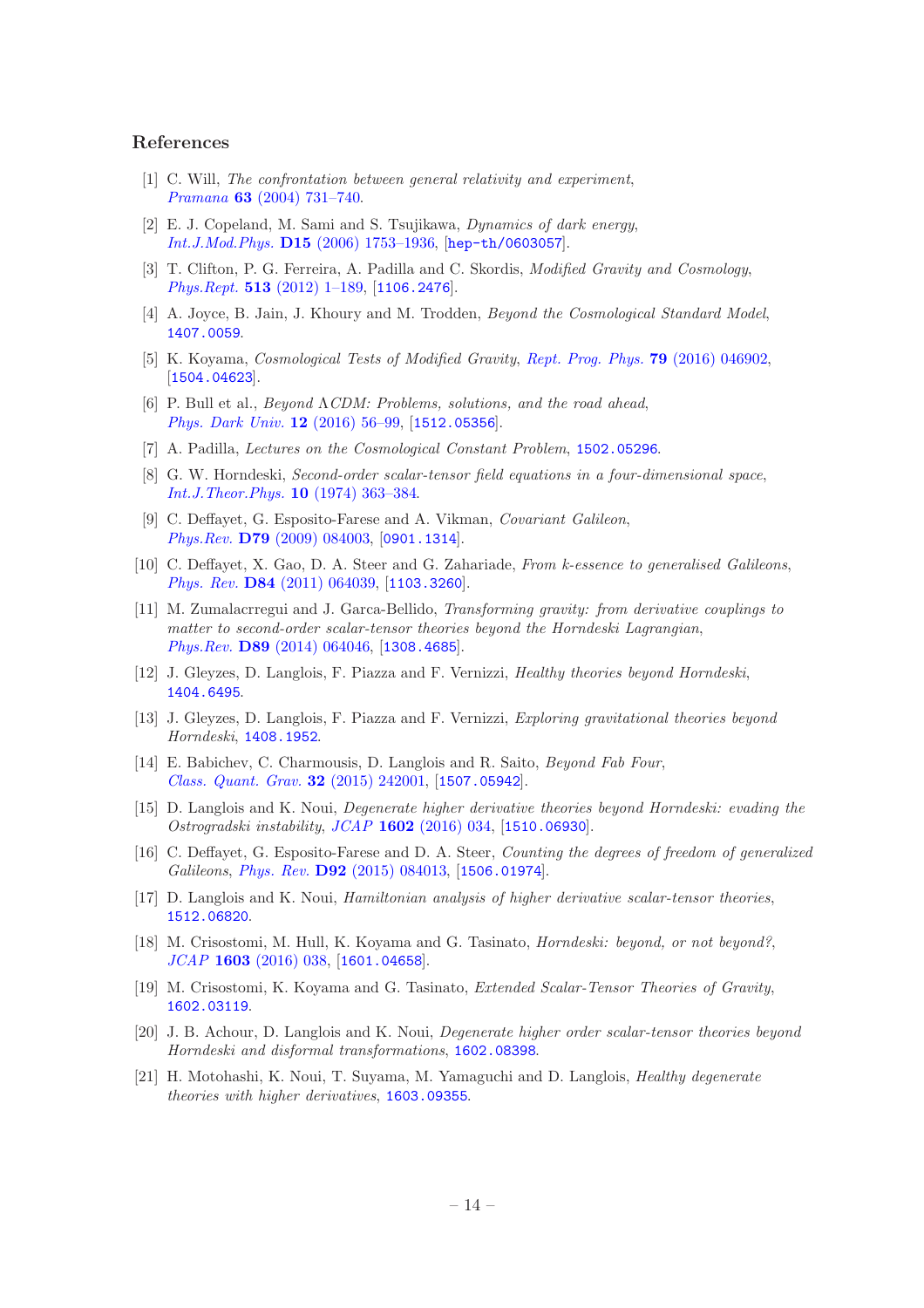- <span id="page-15-0"></span>[22] J. Ben Achour, M. Crisostomi, K. Koyama, D. Langlois, K. Noui and G. Tasinato, Degenerate higher order scalar-tensor theories beyond Horndeski up to cubic order, [1608.08135](http://arxiv.org/abs/1608.08135).
- <span id="page-15-10"></span>[23] R. Kase and S. Tsujikawa, Cosmology in generalized Horndeski theories with second-order equations of motion, *Phys.Rev.* **D90**  $(2014)$  044073, [[1407.0794](http://arxiv.org/abs/1407.0794)].
- <span id="page-15-11"></span>[24] J. Sakstein and S. Verner, Disformal Gravity Theories: A Jordan Frame Analysis, Phys. Rev. D92 [\(2015\) 123005,](http://dx.doi.org/10.1103/PhysRevD.92.123005) [[1509.05679](http://arxiv.org/abs/1509.05679)].
- <span id="page-15-1"></span>[25] H. Y. Ip, J. Sakstein and F. Schmidt, Solar System Constraints on Disformal Gravity Theories, JCAP 1510 [\(2015\) 051,](http://dx.doi.org/10.1088/1475-7516/2015/10/051) [[1507.00568](http://arxiv.org/abs/1507.00568)].
- <span id="page-15-2"></span>[26] T. Damour and G. Esposito-Farese, Nonperturbative strong field effects in tensor - scalar theories of gravitation, Phys.Rev.Lett. **70** [\(1993\) 2220–2223.](http://dx.doi.org/10.1103/PhysRevLett.70.2220)
- [27] P. Chen, T. Suyama and J. Yokoyama, Spontaneous scalarization: asymmetron as dark matter, Phys. Rev. D92 [\(2015\) 124016,](http://dx.doi.org/10.1103/PhysRevD.92.124016) [[1508.01384](http://arxiv.org/abs/1508.01384)].
- <span id="page-15-3"></span>[28] M. Minamitsuji and H. O. Silva, Relativistic stars in scalar-tensor theories with disformal coupling, [1604.07742](http://arxiv.org/abs/1604.07742).
- <span id="page-15-4"></span>[29] J. Khoury and A. Weltman, Chameleon Cosmology, Phys. Rev. D69 [\(2004\) 044026,](http://dx.doi.org/10.1103/PhysRevD.69.044026) [[astro-ph/0309411](http://arxiv.org/abs/astro-ph/0309411)].
- <span id="page-15-5"></span>[30] K. Hinterbichler and J. Khoury, Symmetron Fields: Screening Long-Range Forces Through Local Symmetry Restoration, [Phys. Rev. Lett.](http://dx.doi.org/10.1103/PhysRevLett.104.231301) 104 (2010) 231301, [[1001.4525](http://arxiv.org/abs/1001.4525)].
- <span id="page-15-6"></span>[31] A. Vainshtein, To the problem of nonvanishing gravitation mass, Phys.Lett. B39 [\(1972\) 393–394.](http://dx.doi.org/10.1016/0370-2693(72)90147-5)
- <span id="page-15-7"></span>[32] J. Sakstein, Astrophysical Tests of Modified Gravity, 1502, 04503.
- <span id="page-15-8"></span>[33] J. Sakstein, Disformal Theories of Gravity: From the Solar System to Cosmology, JCAP 1412 [\(2014\) 012,](http://dx.doi.org/10.1088/1475-7516/2014/12/012) [[1409.1734](http://arxiv.org/abs/1409.1734)].
- <span id="page-15-9"></span>[34] J. Sakstein, B. Jain and V. Vikram, Testing Gravity Theories Using Stars, [1409.3708](http://arxiv.org/abs/1409.3708).
- <span id="page-15-12"></span>[35] C. Burrage and J. Sakstein, A Compendium of Chameleon Constraints, [1609.01192](http://arxiv.org/abs/1609.01192).
- <span id="page-15-13"></span>[36] T. Kobayashi, Y. Watanabe and D. Yamauchi, Breaking of Vainshtein screening in scalar-tensor theories beyond Horndeski, [1411.4130](http://arxiv.org/abs/1411.4130).
- <span id="page-15-14"></span>[37] K. Koyama and J. Sakstein, Astrophysical Probes of the Vainshtein Mechanism: Stars and Galaxies, Phys.Rev. D91 [\(2015\) 124066,](http://dx.doi.org/10.1103/PhysRevD.91.124066) [[1502.06872](http://arxiv.org/abs/1502.06872)].
- <span id="page-15-16"></span>[38] J. Sakstein, Hydrogen Burning in Low Mass Stars Constrains Scalar-Tensor Theories of Gravity, [Phys. Rev. Lett.](http://dx.doi.org/10.1103/PhysRevLett.115.201101) 115 (2015) 201101, [[1510.05964](http://arxiv.org/abs/1510.05964)].
- <span id="page-15-22"></span>[39] J. Sakstein, *Testing Gravity Using Dwarf Stars, Phys. Rev.* **D92** [\(2015\) 124045,](http://dx.doi.org/10.1103/PhysRevD.92.124045) [[1511.01685](http://arxiv.org/abs/1511.01685)].
- <span id="page-15-19"></span>[40] E. Babichev, K. Koyama, D. Langlois, R. Saito and J. Sakstein, Relativistic Stars in Beyond Horndeski Theories, [1606.06627](http://arxiv.org/abs/1606.06627).
- <span id="page-15-15"></span>[41] J. Sakstein, E. Babichev, K. Koyama, D. Langlois and R. Saito, Towards Strong Field Tests of Beyond Horndeski Gravity Theories, [1612.04263](http://arxiv.org/abs/1612.04263).
- <span id="page-15-17"></span>[42] R. Saito, D. Yamauchi, S. Mizuno, J. Gleyzes and D. Langlois, Modified gravity inside astrophysical bodies, JCAP 1506 [\(2015\) 008,](http://dx.doi.org/10.1088/1475-7516/2015/06/008) [[1503.01448](http://arxiv.org/abs/1503.01448)].
- <span id="page-15-18"></span>[43] J. Sakstein, H. Wilcox, D. Bacon, K. Koyama and R. C. Nichol, Testing Gravity Using Galaxy Clusters: New Constraints on Beyond Horndeski Theories, [1603.06368](http://arxiv.org/abs/1603.06368).
- <span id="page-15-20"></span>[44] A.-C. Davis, E. A. Lim, J. Sakstein and D. Shaw, Modified Gravity Makes Galaxies Brighter, Phys.Rev. D85 [\(2012\) 123006,](http://dx.doi.org/10.1103/PhysRevD.85.123006) [[1102.5278](http://arxiv.org/abs/1102.5278)].
- <span id="page-15-21"></span>[45] V. Vikram, J. Sakstein, C. Davis and A. Neil, Astrophysical Tests of Modified Gravity: Stellar and Gaseous Rotation Curves in Dwarf Galaxies, [1407.6044](http://arxiv.org/abs/1407.6044).